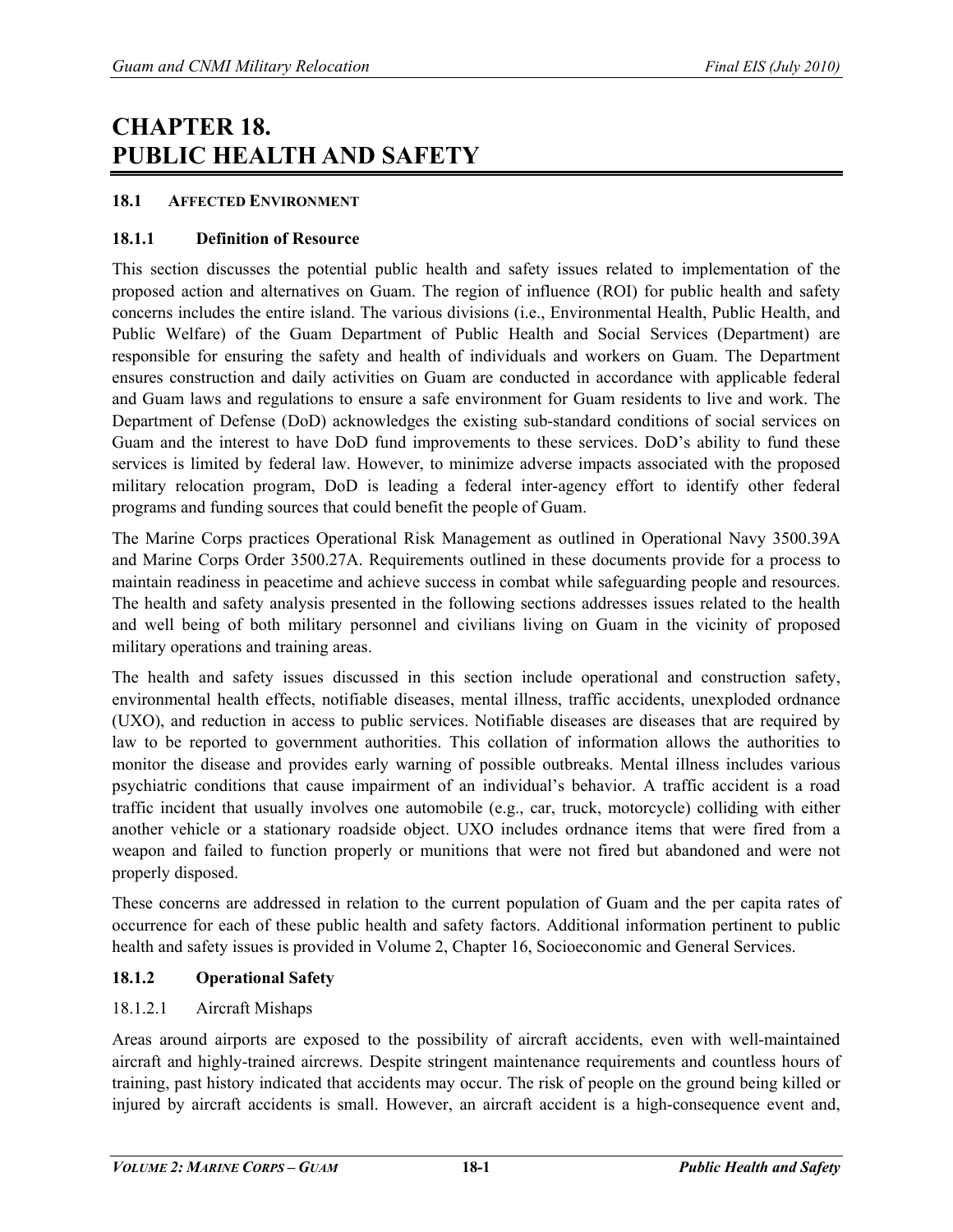when a crash does occur, the result is often catastrophic. To address the potential for aircraft mishaps, the military approaches safety from a land-use planning perspective through its Air Installation Compatible Use Zone (AICUZ) program. Designation of safety zones around airfields and restriction of incompatible land uses reduces the public's exposure to safety hazards.

Accident Potential Zones (APZs) are established to delineate recommended surrounding land uses for the protection of people and property on the ground. APZs define the areas in the vicinity of an airfield that would have the highest potential to be affected if an aircraft mishap were to occur. AICUZ guidelines identify three types of APZs for airfields based on aircraft mishap patterns: the Clear Zone, APZ I, and APZ II. The standard Clear Zone is a 3,000 feet (ft) (915 meter [m]) by 3,000 ft (915 m) square area that extends from the end of a runway and has the highest probability of being impacted by a mishap. APZ I, which typically extends  $5,000$  ft  $(1,524 \text{ m})$  from the end of the Clear Zone, has a lower mishap probability. APZ II, which typically extends 7,000 ft (2,134 m) from the end of APZ I, has the lowest mishap probability of the three zones. APZs have been established for the airfield to minimize the results of a potential accident involving military aircraft operating on Guam.

The Federal Aviation Administration (FAA) is responsible for ensuring safe and efficient use of United States (U.S.) airspace by military and civilian aircraft and for supporting national defense requirements. In order to fulfill these requirements, the FAA has established safety regulations, airspace management guidelines, a civil-military common system, and cooperative activities with the DoD. The primary concern with regard to military training flights is the potential for aircraft mishaps (i.e., crashes) to occur, which could be caused by mid-air collisions with other aircraft or objects, weather difficulties, mechanical failures, pilot error, or bird aircraft strikes.

Aircraft mishaps are classified as A, B, or C. Class A mishaps are the most severe with total property damage of \$3 million or more and a fatality and/or permanent total disability and are used for comparing mishap rates for various aircraft types. Class A mishap rates (annual average between 2002 and 2008) for aircraft associated with proposed Marine Corps operations on Guam are presented in Table 18.1-1.

|               | Table To.1-1. Class A Flight Mishaps |
|---------------|--------------------------------------|
| Aircraft Type | Mishap Rate                          |
| CH-53         | 1.76                                 |
| $MV-22$       | 11 43                                |
| $AH-1$        | 4 04                                 |
| $I$ JH-1      | 3.71                                 |

| Table 18.1-1. Class A Flight Mishaps |  |  |
|--------------------------------------|--|--|
|                                      |  |  |

*Notes*: The mishap rate is an average based on the total mishaps and 100,000 flying hours*. Sources*: Congress Research Service 2002, Navy 2009a.

The 2002 to 2008 annual average Navy flight mishap rate for all aircraft was 1.54 (Navy 2009b). The mishap rate is an average based on the total mishaps and 100,000 flying hours.

# 18.1.2.2 Bird Aircraft Strike Hazards (BASH)

Bird strikes constitute a safety concern because of the potential for damage to aircraft, injury to aircrews, or impacts to local populations if an aircraft strike and subsequent aircraft accident should occur in a populated area. Aircraft may encounter birds at altitudes as high as 30,000 ft (9,144 m) above mean sea level; however, most birds fly close to the ground. Over 95% of reported bird strikes occur below 3,000 ft (915 m) above ground level. Approximately 49% of bird strikes occur in the airport environment and 15% during low-level cruise. Navy and Marine Corps commands are required to develop a BASH plan to reduce hazardous bird activity relative to airport flight operations.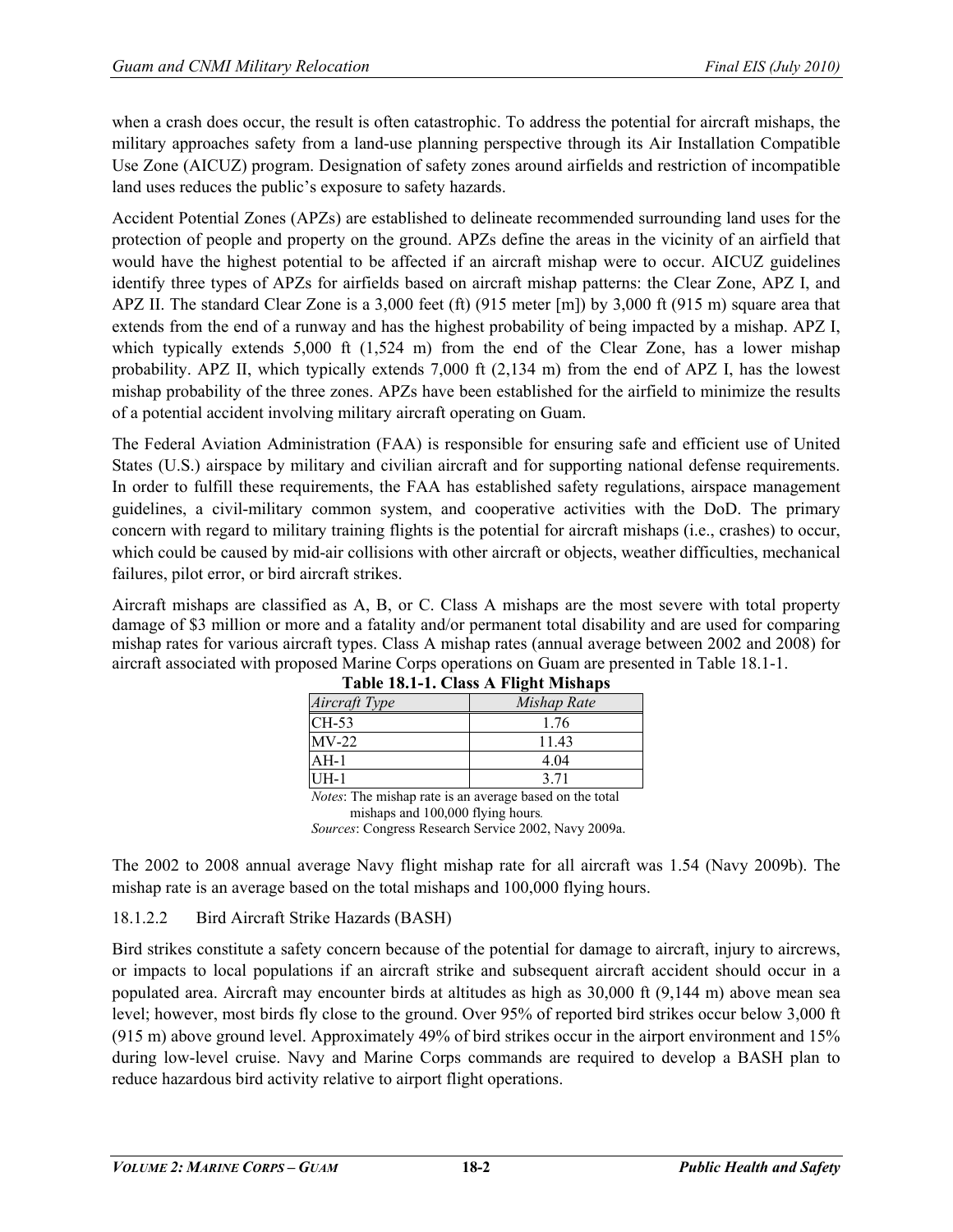A BASH program is an ongoing process including both information dissemination and active/passive bird control techniques. Of these processes, the most critical is the aircrew notification and warning system. This system establishes procedures for the immediate exchange of information between ground agencies and aircrews concerning the existence and location of birds that pose a hazard to flight safety.

The standardized Bird Hazard Condition (BHC) warning system is used to warn aircrew and support personnel of the current bird threat to operations. These codes are identical for both the Navy and the Air Force as presented in section B of the DoD Flight Information Handbook. Bird locations are provided with the appropriate condition code.

BHC Red (Severe) is generally defined as heavy concentrations of birds (more than 15 large or 30 small) on or immediately adjacent to the active runway or other specific locations that present an immediate hazard to flight operations. Active dispersal is initiated and BASH Detection and Dispersal Team (BDDT) personnel are to remain on the airfield actively involved in dispersal techniques until this BHC is downgraded. Aircrews should apply applicable Go/No-Go criteria. BHC Red may also be declared when birds of any size or quantity present an immediate hazard.

BHC Yellow (Moderate) is generally defined as moderate concentrations of birds (5 to 15 large or 15 to 30 small) observable in locations that represent a probable hazard to flying operations. Actions may be taken to disperse the concentrations of birds that are causing the hazard.

BHC Green (Low) involves sparse bird activity on and above the airfield (less than described in Yellow) with a low probability of hazard.

With respect to bird dispersal procedures, the BDDT actively patrols the airfield. Prior to initiation of dispersal actions, the BDDT leader coordinates the location and dispersal methods with the control tower and ensures that BHC Red has been declared prior to dispersal activities on the airfield. Horns and bioacoustic distress calls are typically used before pyrotechnics are used. Pyrotechnics are typically used in conjunction with distress tapes. These consist of screamer, whistle banger, and cracker shells. Propane sound cannons may be placed around the airfield and moved periodically (once a day) to prevent habituation. If the dispersal methods above do not work or the birds become accustomed to the hazing, it may become necessary to remove birds via lethal methods to reinforce the dispersal methods. Lethal control methods would be conducted in accordance with appropriate depredation permit guidelines. Once the target flock or problem birds are dispersed, the control tower is notified so the BHC can be lowered.

The 8-year annual average for bird strikes at Andersen Air Force Base (AFB) on the northern portion of Guam is 3 per year (PACAF 2006).

# 18.1.2.3 Explosives Safety

Siting requirements for explosive materials storage (e.g., munitions) and handling facilities are based on safety and security criteria established by the DoD Explosive Safety Board. Explosive Safety Quantity Distance (ESQD) arcs determine the distance between ordnance storage and handling facilities and inhabitable areas. Ammunition and bulk explosives are stored in magazines specifically designed, sited, and designated for this purpose. A magazine's ESQD arc is calculated by the type and amount of ordnance stored in that magazine. ESQD requirements and permissible storage capacities are established by Naval Sea Systems Command and approved by the DoD Explosives Safety Board.

# 18.1.2.4 Electromagnetic Emissions

Radar and other high-energy electromagnetic emissions can constitute a hazard to persons exposed to radiation above a threshold power density. Electromagnetic signals emanating from communication and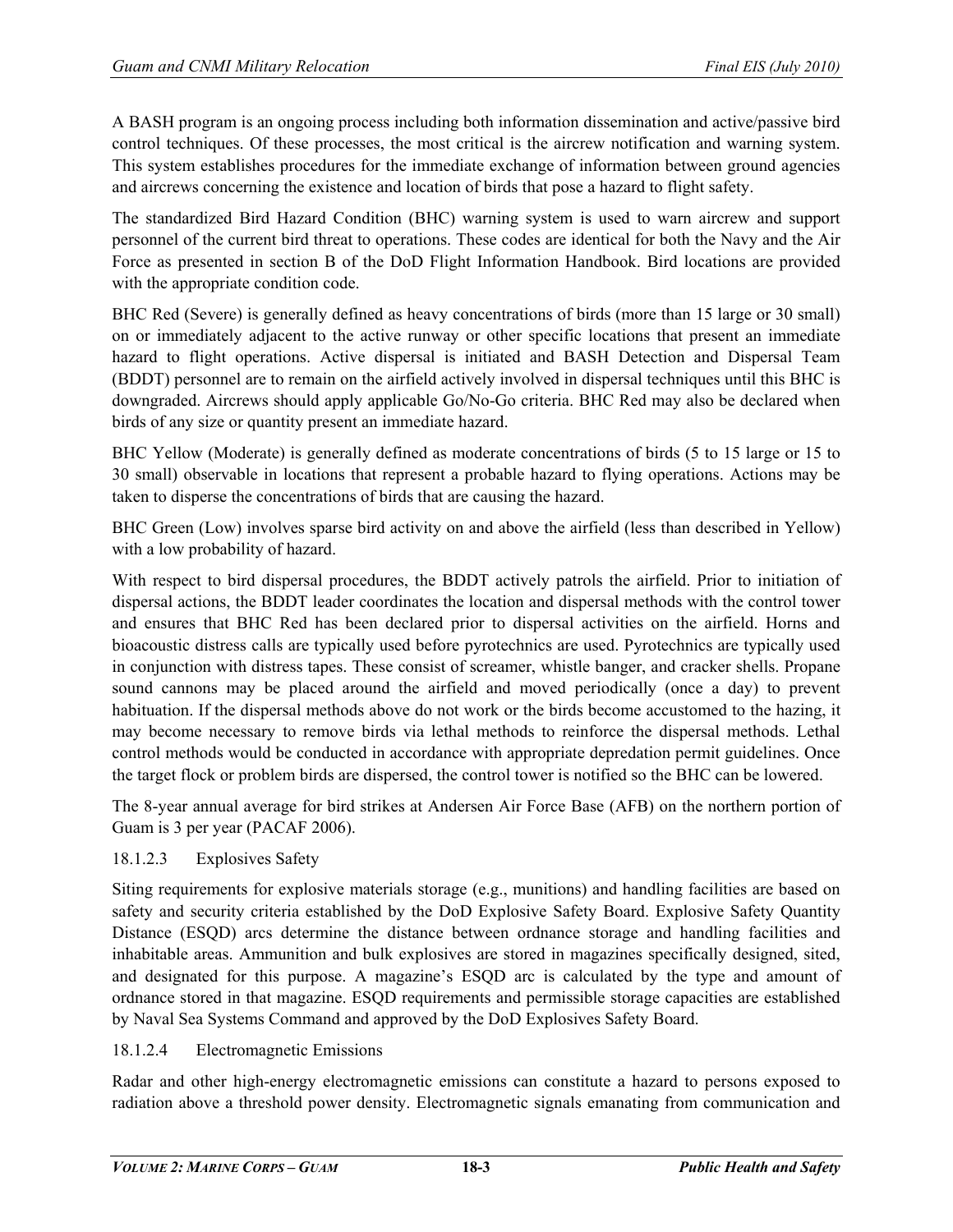other radar equipment can also interfere with and adversely affect stored ordnance and fuel. Electromagnetic radiation hazards occur when transmitting equipment generates sufficient field intensity to cause harmful or injurious effects to humans or wildlife; induce or couple currents and/or voltages of magnitudes sufficient to initiate electro-explosive devices in ordnance; or create sparks or sufficient magnitude to ignite flammable materials.

Exposure to electromagnetic emissions is controlled in accordance with national exposure standards (e.g., federal and voluntary exposure standards), which are set by experts in biophysics, medicine, engineering, and epidemiology. The Institute of Electrical and Electronics Engineers International Committee for Electromagnetic Safety produces an electromagnetic emission standard that has been adopted by the American National Standards Institute as an Institute of Electrical and Electronics Engineers/American National Standards Institute standard. This voluntary standard is based on numerous sources of scientific information that are subject to rigorous review. After reviewing the biological effects database, scientific committees concluded that the threshold for potential adverse biological effects was 4 watts per kilogram of absorbed electromagnetic emission per unit mass of tissue. The standards-making organizations have adopted safety factors for electromagnetic emission exposures in occupational and general public settings. These safety factors are set at 10 for occupational exposures and 50 for general public exposures, thereby reducing the adverse biological effects threshold to 0.4 and 0.08 W/kg, respectively (Institute of Electrical and Electronics Engineers 1999).

# **18.1.3 Environmental Health Effects**

# 18.1.3.1 Noise

Volume 2, Chapter 6 discusses the current noise environment associated with military activities on Guam. Currently, various activities occurring on Guam create noise; these activities include (depending on the location on Guam) aviation operations, range operations, traffic, construction, and general industrial activities. These activities are generally conducted in accordance with applicable regulations to protect the general population and workers from excessive noise exposure.

# 18.1.3.2 Water Quality

Volume 2, Chapter 4 discusses water quality issues that could potentially affect public health. The U.S. Environmental Protection Agency (USEPA) and Guam Environmental Protection Agency (GEPA) enforce Safe Drinking Water Act standards and related legislation to protect public health. Currently, Guam's water quality meets Safe Drinking Water Act standards.

# 18.1.3.3 Air Quality

Volume 2, Chapter 5 discusses the stationary and mobile source air emissions that can potentially affect public health. USEPA and GEPA set and enforce these standards to protect public health. Currently, ambient air quality standards are met for all areas excepting the area surrounding the Piti and Tanquisson power plants. At each of these sites, a 2.2 mile (mi) (3.5 kilometer [km]) radius surrounding each plant has been designated as nonattainment for sulfur dioxide as a result of monitored and modeled exceedances in the 1970s. Since that time, changes have been made to these power generation facilities. In accordance with 40 CFR Parts 80 and 86, both plants were rebuilt, upgrading their emission controls in the 1990s. Based on these improvements, Guam has submitted a redesignation request to USEPA for the Piti area. The pending redesignation request shows that the Piti power plant is now in attainment. In addition, as both plants are located on the western side of the island and the trade winds blow persistently from east-to-west, the impact of the sulfur dioxide  $(SO<sub>2</sub>)$ emissions on the people of Guam from the power plants is reduced. Mobile sources, such as cars, are a minor contributor to  $SO_2$  emissions. No other air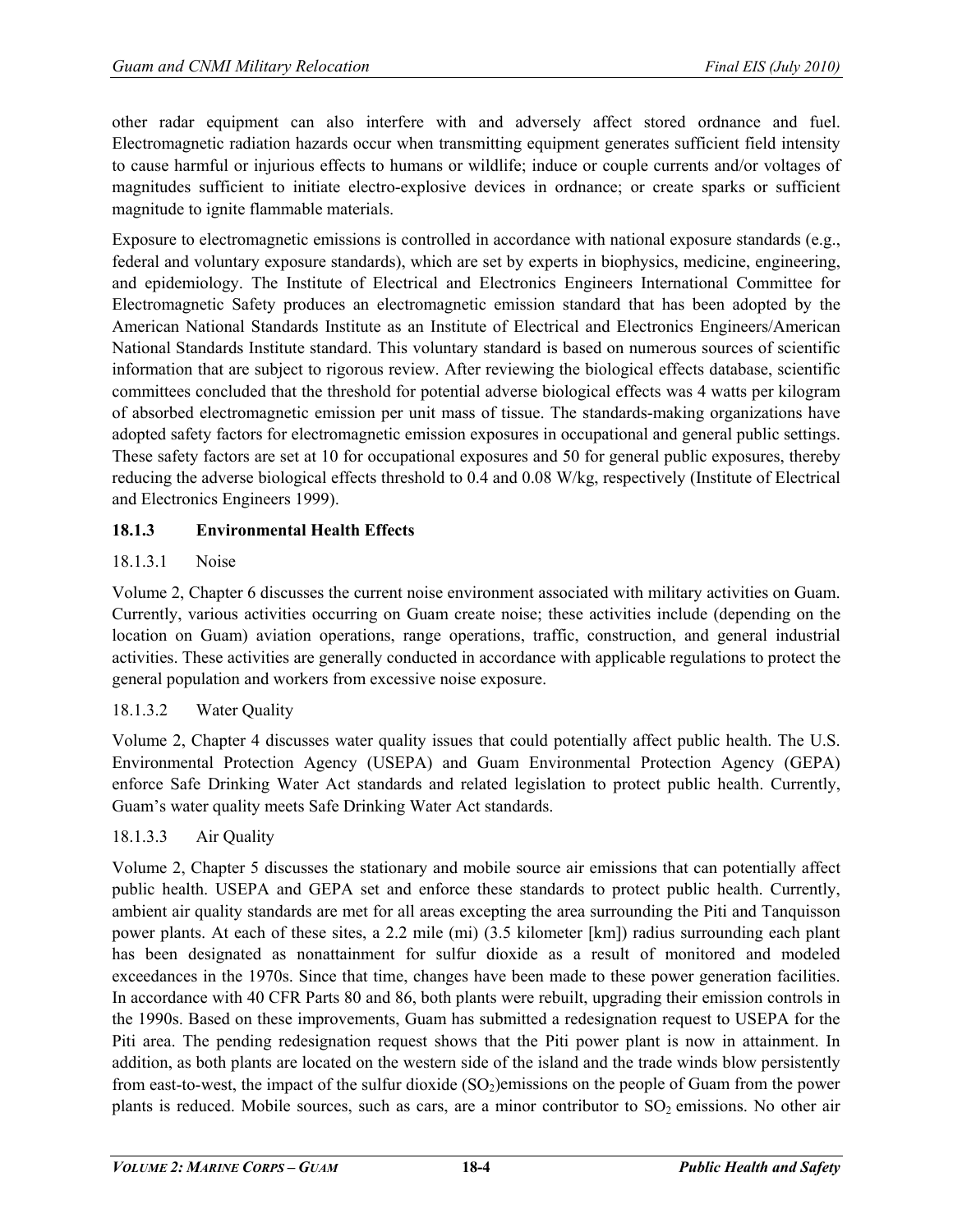quality issues have been identified that currently pose public health or safety risks from an air quality perspective.

# 18.1.3.4 Health Care Services

Volume 2, Chapter 16 discusses existing health care service conditions on Guam. The island is currently designated a Medically Underserved Area. Further, the island's remoteness exacerbates the ability to provide specialized health care services when needed and not available on island. As a result, Guam falls below the national average in terms of health care provider to general population ratio. The service ratio for the number of physicians to the population of Guam is 1:2,821 (i.e., 1 doctor per 2,821 people). The service ratio for the number of nurses to the population of Guam is 1:453 (i.e., 1 nurse per 453 people).

# **18.1.4 Notifiable Diseases**

# 18.1.4.1 Acquired Immune Deficiency Syndrome (AIDS)

AIDS is an infectious disease caused by the human immunodeficiency virus (HIV). AIDS is the advanced form of infection with the HIV virus, which may not cause recognizable symptoms for a long period after the initial exposure. No vaccine is currently available to prevent HIV infection. At present, all forms of AIDS therapy are focused on improving the quality and length of life for AIDS patients by slowing or halting the replication of the virus and treating or preventing infections and cancers that take advantage of a person's weakened immune system. The average number of AIDS cases on Guam over the past 10 years is five cases per year. The average per capita occurrence of AIDS patients is 0.0000306. This equates to one case of AIDS for every 32,678 people on Guam (Table 18.1-2).

|               |      |                           |            | .    |                    |            |         |      | .              |      |         |                        |
|---------------|------|---------------------------|------------|------|--------------------|------------|---------|------|----------------|------|---------|------------------------|
|               | 1997 | 1998                      | 1999       | 2000 | 2001               | 2002       | 2003    | 2004 | 2005           | 2006 | Average | l'otal<br>$\mathbf{u}$ |
| Cases         |      |                           |            |      |                    |            |         |      |                |      |         | $\Lambda$              |
| Rate          | NA   | NA                        | NA         | NA   | 506<br>$1 -$<br>л. | /40<br>199 | 1/18.21 |      | /56,188<br>/56 |      | 32.678  |                        |
| $\sim$ $\sim$ |      | $\sim$<br>$\cdot$ $\cdot$ | . <b>.</b> |      | $\sim$ $\sim$      | $\cdots$   |         |      |                |      |         |                        |

**Table 18.1-2. AIDS Reports, Guam 1997-2006**

*Note*: — not applicable; NA Population of Guam not available to calculate rate. *Source*: Department of Public Health and Social Services 2006.

# 18.1.4.2 Cholera

Cholera is an acute infectious disease characterized by watery diarrhea that is caused by the bacterium *Vibrio cholerae*. Cholera is spread by eating food or drinking water contaminated with the bacterium. Modern sanitation and the treatment of drinking water have virtually eliminated the disease in developed countries. Cholera outbreaks still occur from time to time in less developed countries. Between 2001 and 2006 Guam had three cases of Cholera reported. This makes the average per capita incidence of Cholera 0.00000612, which means that, on Guam, there is one case of Cholera for every 163,389 people. The current population on Guam is estimated at 171,091, meaning that there is statistically less than one case of Cholera reported in any given year (Table 18.1-3). It should be noted that 1 of the 4 reported cases of cholera in 2000 was contracted off-island.

|       | Table To.1-9. Choice a Reports, Qualit 1777-2000 |      |      |       |      |      |      |      |          |      |          |       |  |
|-------|--------------------------------------------------|------|------|-------|------|------|------|------|----------|------|----------|-------|--|
|       | 1997                                             | 1998 | 1999 | 2000  | 2001 | 2002 | 2003 | 2004 | 2005     | 2006 | Average  | Total |  |
| Cases |                                                  |      |      |       |      |      |      |      |          |      |          |       |  |
| Rate  | NA                                               | NΑ   | NA   | NA    |      |      |      |      | 1/56.188 |      | /163.389 |       |  |
| ____  |                                                  | .    |      | $  -$ |      | .    |      |      |          |      |          |       |  |

**Table 18.1-3. Cholera Reports, Guam 1997-2006**

*Notes*: — not applicable; NA Population of Guam not available to calculate rate. *Source*: Department of Public Health and Social Services 2006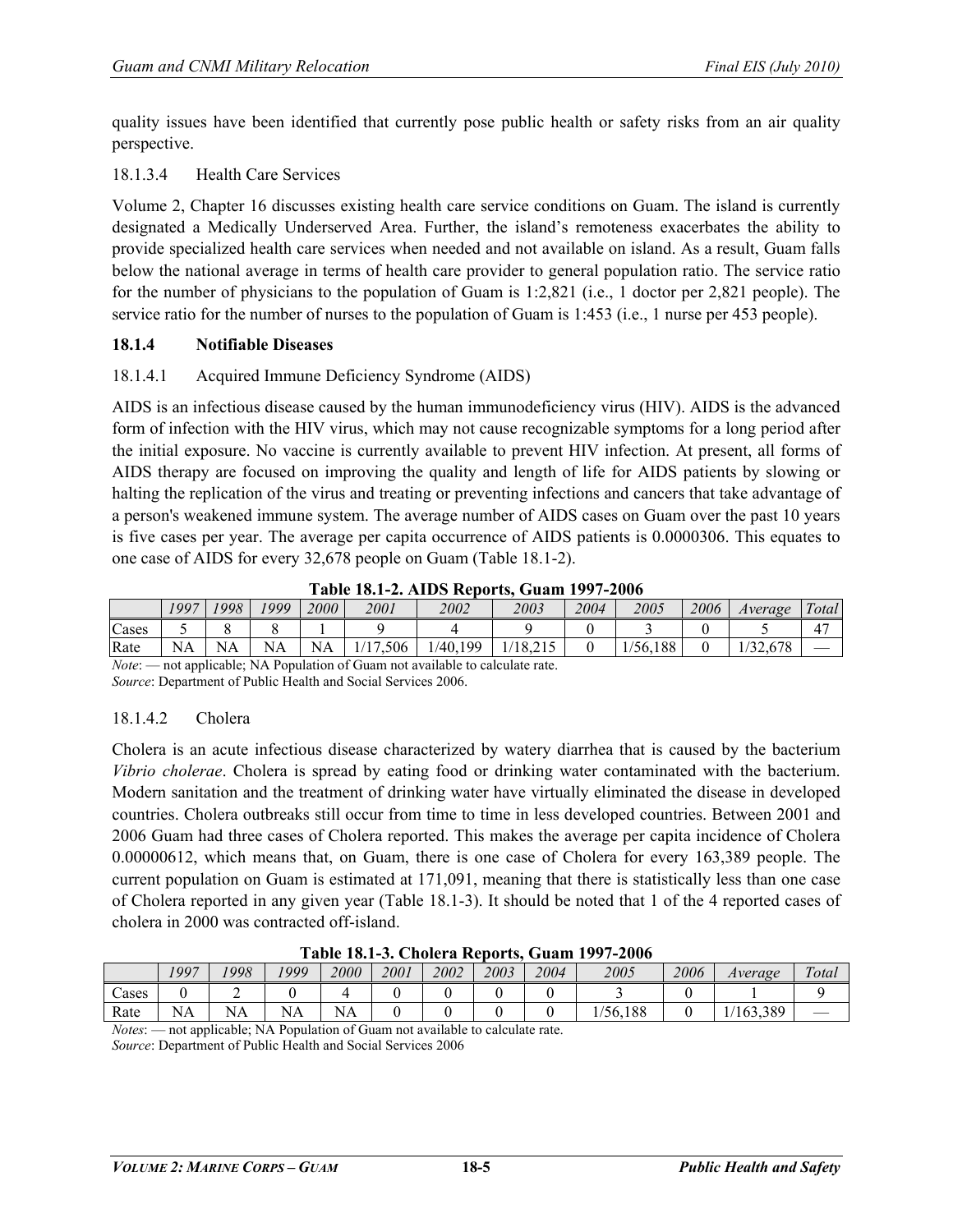### 18.1.4.3 Dengue

Dengue is an infectious tropical disease caused by an arbovirus transmitted by mosquitoes and characterized by high fever, rash, headache, and severe muscle and joint pain. The average number of dengue cases on Guam over the past 10 years is one per year. The average per capita rate of dengue cases on Guam is 0.00000612. This translates into one case of dengue per 163,389 people (Table 18.1-4). It should be noted that all reported cases of dengue were contracted off-island.

|       | THEN TON REVOLUTION ORGANIZED TO THE |    |             |             |      |      |      |                    |      |          |           |       |  |  |
|-------|--------------------------------------|----|-------------|-------------|------|------|------|--------------------|------|----------|-----------|-------|--|--|
|       | 1997                                 |    | 1998   1999 | <b>2000</b> | 2001 | 2002 | 2003 | 2004               | 2005 | 2006     | Average   | Total |  |  |
| Cases |                                      | ∸  |             |             |      |      |      |                    |      |          |           |       |  |  |
| Rate  | NA                                   | NA | NA          | NA          |      |      |      | /163,940 1/166,090 |      | 1/57,019 | 1/163,389 |       |  |  |
|       |                                      |    |             |             |      |      |      |                    |      |          |           |       |  |  |

*Note*: — not applicable; NA Population of Guam not available to calculate rate. *Source*: Department of Public Health and Social Services 2006.

#### 18.1.4.4 Hepatitis C

Hepatitis C is a form of liver inflammation that primarily causes a long-lasting disease. The most common way of transmitting hepatitis C is by contact with infected blood. In 2006, there were no reported new cases of hepatitis C; however there have been over 30 cases in the past 10 years. The average per capita rate of hepatitis C cases on Guam is 0.0000190. This translates into one case of hepatitis C per 52,706 people (Table 18.1-5).

|                                     | $1$ apic 10.1-9. Hepathus $C$ Keppi is, Qualit 177 (-2000) |      |           |             |      |      |         |          |               |      |          |       |  |  |  |
|-------------------------------------|------------------------------------------------------------|------|-----------|-------------|------|------|---------|----------|---------------|------|----------|-------|--|--|--|
|                                     | 1997                                                       | 1998 | 1999      | <i>2000</i> | 2001 | 2002 | 2003    | 2004     | 2005          | 2006 | Average  | Total |  |  |  |
| Cases                               |                                                            |      |           |             |      |      |         |          |               |      |          |       |  |  |  |
| Rate                                | NA                                                         | NA   | <b>NA</b> | NA          |      |      | '32,788 | 1/18,454 | 0.071<br>1/21 |      | 1/52.706 |       |  |  |  |
| the contract of the contract of the |                                                            | .    |           | .           | ___  |      | .       |          |               |      |          |       |  |  |  |

**Table 18.1-5. Hepatitis C Reports, Guam 1997-2006**

*Note*: — not applicable; NA Population of Guam not available to calculate rate.

*Source*: Department of Public Health and Social Services 2006.

# 18.1.4.5 Malaria

Malaria is a serious infectious disease spread by certain mosquitoes. A person gets malaria when bitten by a female mosquito and is infected with the malaria parasite. The parasites enter the blood stream and travel to the liver. When the parasites re-emerge into the blood, symptoms appear. It is most common in tropical climates and is characterized by recurrent symptoms of chills, fever, and an enlarged spleen. The disease can be treated with medication, but it often recurs. The average number of malaria cases on Guam over the past 10 years is one case per year (Department of Public Health and Social Services 2006). The average per capita rate of malaria cases on Guam is 0.00000612. This translates into one case of malaria per 163,389 people (Table 18.1-6). It should be noted that all reported cases of malaria were contracted off-island.

**Table 18.1-6. Malaria Reports, Guam 1997-2006**

|       | 1 apro 1911 91 Britannia Reports, Guam 1777 2000 |           |           |                |            |      |                      |      |      |      |                        |       |  |  |  |
|-------|--------------------------------------------------|-----------|-----------|----------------|------------|------|----------------------|------|------|------|------------------------|-------|--|--|--|
|       | 1997                                             |           |           | 1998 1999 2000 | 2001       | 2002 | 2003                 | 2004 | 2005 | 2006 | Average                | Total |  |  |  |
| Cases |                                                  |           |           |                |            |      |                      |      |      |      |                        |       |  |  |  |
| Rate  | NA                                               | <b>NA</b> | <b>NA</b> | NA             | 1/157,5570 |      | (163.940)<br>$\perp$ |      |      |      | $1/57,019$ $1/163,389$ |       |  |  |  |

*Notes*: — not applicable; NA Population of Guam not available to calculate rate. *Source*: Department of Public Health and Social Services 2006

#### 18.1.4.6 Measles

Measles is an infection caused by a virus (*paramyxovirus*) that causes an illness displaying a characteristic skin rash. It is an extremely contagious infection, spread through the tiny droplets that may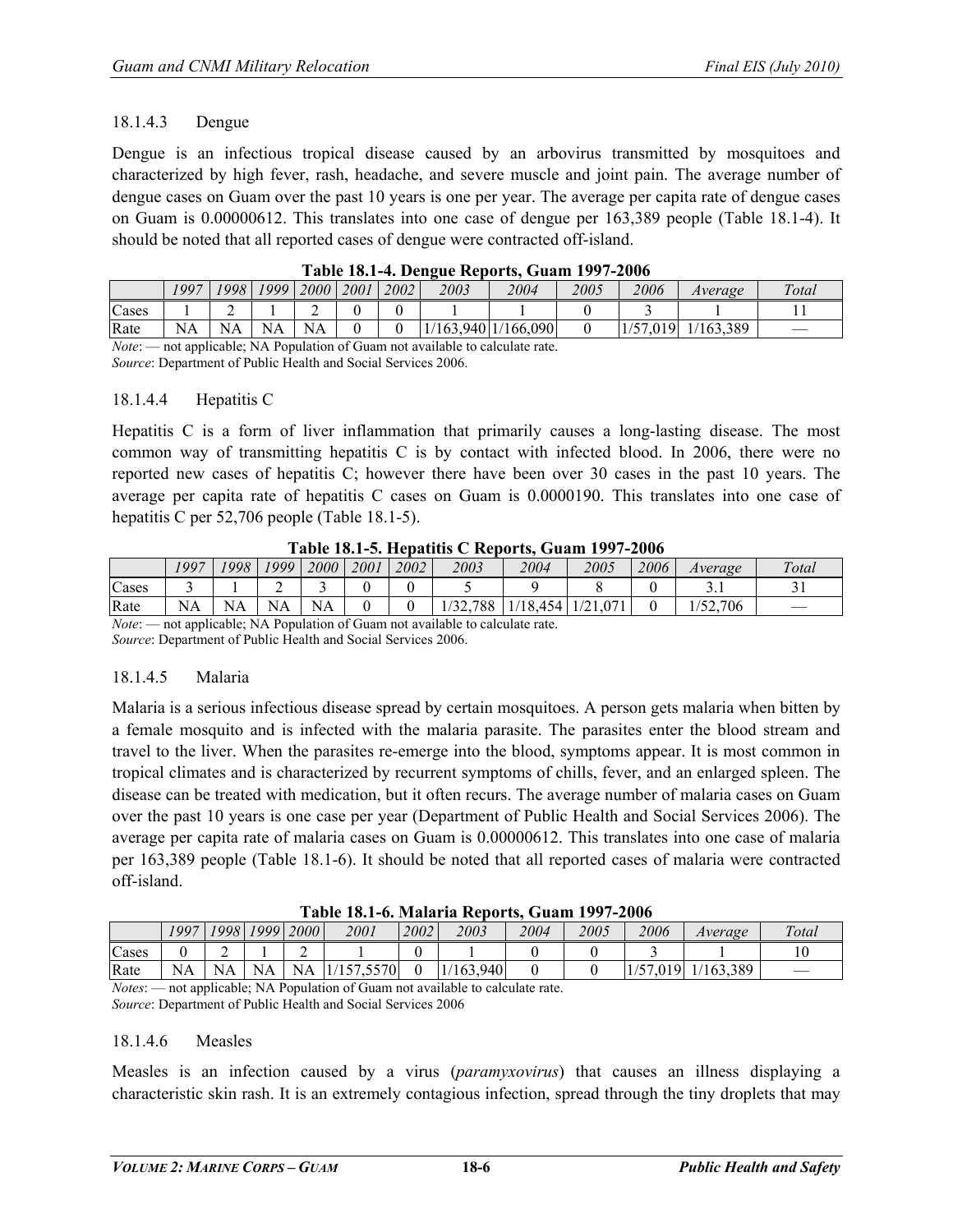spray into the air when an individual carrying the virus sneezes or coughs. Once someone is infected with the virus, it takes about 7-18 days before they actually become ill. In the last 10 years, the highest number of cases in a year was nine, in 2002, which accounts for half the total number of measles cases on Guam in that same time period. The average per capita of measles cases is 0.0000102, which means that there is one case of measles for every 90,772 people (Table 18.1-7).

|              | 1997 | 1998 | 1999 | 2000 | 2001 | 2002 | 2003 | 2004                       | 2005 | 2006 | Average     | Total |  |  |  |
|--------------|------|------|------|------|------|------|------|----------------------------|------|------|-------------|-------|--|--|--|
| Cases        |      |      |      |      |      |      |      |                            |      |      |             |       |  |  |  |
| Rate         |      |      | NA   |      |      |      |      | 1/17,866 1/32,788 1/55,363 |      |      | 777<br>/90. |       |  |  |  |
| $\mathbf{r}$ |      |      |      |      |      |      |      |                            |      |      |             |       |  |  |  |

**Table 18.1-7. Measles Reports, Guam 1997-2006**

*Note*: — not applicable; NA Population of Guam not available to calculate rate.

*Source*: Department of Public Health and Social Services 2006.

# 18.1.4.7 Rubella

Rubella, or the German Measles, is similar to the common Measles in that it is transmitted through the tiny droplets that may spray into the air when an individual carrying the virus sneezes or coughs. Rubella is caused by the rubella virus (*Rubivirus*) and symptoms are generally mild. The first visible sign of rubella is a red rash that begins on the face and rapidly moves downward to cover the whole body within 24 hours. Unlike the common measles, rubella is not commonly found on Guam. In the past ten years, there have been two cases of Rubella, making the average per capita of Rubella occurrences 0.00000122. (Table 18.1-8).

|       |      |      |      |      |      |      |      | l adie 10.1-0. Kudelia Kepul is, Gualii 1 <i>771-2</i> 000 |      |      |            |       |
|-------|------|------|------|------|------|------|------|------------------------------------------------------------|------|------|------------|-------|
|       | 1997 | '998 | '999 | 2000 | 2001 | 2002 | 2003 | 2004                                                       | 2005 | 2006 | Average    | Total |
| Cases |      |      |      |      |      |      |      |                                                            |      |      |            |       |
| Rate  |      |      |      |      |      |      |      | 1/163,940   1/166,090                                      |      |      | /2.768.033 |       |

**Table 18.1-8. Rubella Reports, Guam 1997-2006**

*Note*: — not applicable; NA Population of Guam not available to calculate rate. *Source*: Department of Public Health and Social Services 2006.

# 18.1.4.8 Typhoid Fever

Typhoid fever is a severe infection caused by a bacterium, (*Salmonella typhi*). The most prominent symptom of Typhoid fever is persistent high fever. Typhoid fever is passed from person to person through poor hygiene, such as incomplete or no hand washing. In the past ten years on Guam there have been seven patients diagnosed with Typhoid fever. The average per capita occurrence for Typhoid fever cases is 0.00000428, making the incidence of Typhoid fever one case for every 233,412 people (Table 18.1-9).

|                                 | Table To.1 ). Typhold I ever incoords, Gual 1777 2000 |       |       |             |          |      |      |      |                     |      |         |       |  |
|---------------------------------|-------------------------------------------------------|-------|-------|-------------|----------|------|------|------|---------------------|------|---------|-------|--|
|                                 | 1997                                                  | '998' | 1999. | <i>2000</i> | 2001     | 2002 | 2003 | 2004 | 2005                | 2006 | Average | Total |  |
| Cases                           | ∸                                                     |       |       |             |          |      |      |      |                     |      |         |       |  |
| Rate                            | <b>NA</b>                                             |       |       |             | 1/52,519 |      |      |      | (166,090 1/168,564) |      |         |       |  |
| the property of the property of |                                                       | .     |       | __          |          | .    |      |      |                     |      |         |       |  |

**Table 18.1-9. Typhoid Fever Reports, Guam 1997-2006**

*Note*: — not applicable; NA Population of Guam not available to calculate rate. *Source*: Department of Public Health and Social Services 2006.

# 18.1.4.9 Sexually Transmitted Diseases (STDs) other than AIDS

STDs include Chlamydia, Gonorrhea, and Syphilis, which are all transmitted by sexual contact. The 10 year average for STD cases is 671 per year. This average includes all three diseases. The average per capita STD occurrences on Guam is 0.0041, which means that, in any given year, there would be one new case of an STD for every 243 people (Table 18.1-10).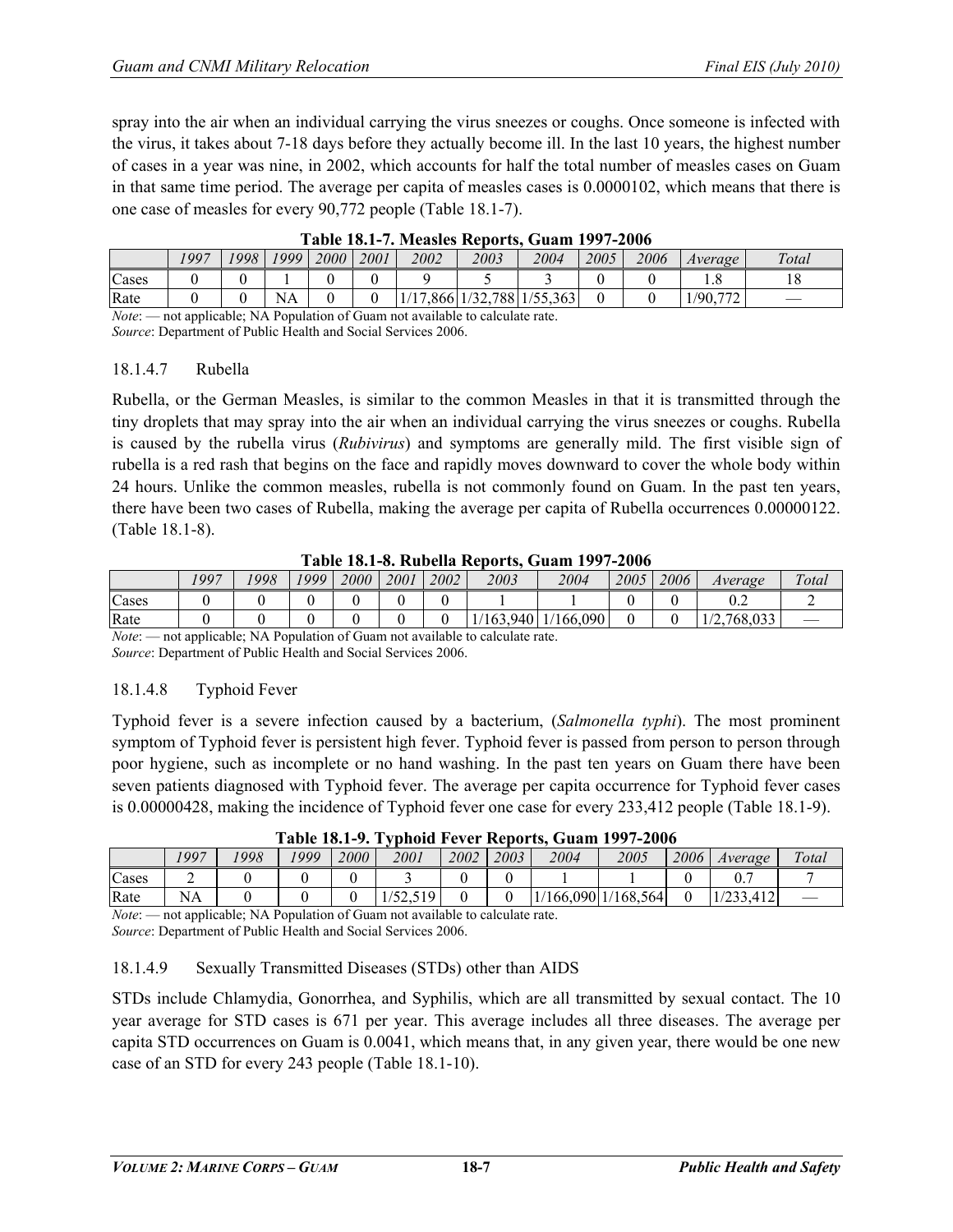|                                                                                        | 1997                                                                        | 1998 | '999 | 2000 | 2001 | 2002 | 2003 | 2004 | 2005 | 2006 | Average | Total |  |
|----------------------------------------------------------------------------------------|-----------------------------------------------------------------------------|------|------|------|------|------|------|------|------|------|---------|-------|--|
| Cases                                                                                  | 442                                                                         | 507  | 524  | 558  | 465  | 682  | 669  | 930  | 974  | 961  | 671.2   | 6.712 |  |
| 1/339<br>NA<br>1/179<br>1/236<br>1172<br>NA<br>NA<br>/245<br>178<br>Rate<br>NA<br>/243 |                                                                             |      |      |      |      |      |      |      |      |      |         |       |  |
|                                                                                        | $Note$ on applicable: NA Population of Guam not available to calculate rate |      |      |      |      |      |      |      |      |      |         |       |  |

| Table 18.1-10. STD Reports, Guam 1997-2006 |  |  |  |  |
|--------------------------------------------|--|--|--|--|
|                                            |  |  |  |  |

not applicable; NA Population of Guam not available to calculate rate.

*Source*: Department of Public Health and Social Services 2006.

#### 18.1.4.10 Tuberculosis

Tuberculosis (TB) is a potentially fatal contagious disease that can affect almost any part of the body but is mainly an infection of the lungs. It is caused by a bacterial microorganism, the tubercle bacillus or *Mycobacterium tuberculosis*. TB spreads when a TB patient exhales, coughs, or sneezes, tiny droplets of fluid containing tubercle bacilli are released into the air. TB is not, however, highly contagious compared to some other infectious diseases. Only about one in three close contacts of a TB patient, and fewer than 15% of more remote contacts, are likely to become infected. Unlike many other infections, TB is not passed on by contact with a patient's clothing, bed linens, or dishes and cooking utensils.

The 10-year average for TB cases is 67.5 per year. The average per capita TB occurrences on Guam is 0.0407, which means that, in any given year, there would be one new case of TB for every 2,416 people (Table 18.1-11).

| Table Ton TI, Tubel culons Reports, Gualli 1777 Food |                                                                         |      |           |      |      |      |      |      |        |                                                             |         |       |
|------------------------------------------------------|-------------------------------------------------------------------------|------|-----------|------|------|------|------|------|--------|-------------------------------------------------------------|---------|-------|
|                                                      | 997                                                                     | 1998 | 1999      | 2000 | 2001 | 2002 | 2003 | 2004 | 2005   | 2006                                                        | Average | Total |
| Cases                                                | 95                                                                      | 84   | 70        | 54   |      |      |      | 56   | $\sim$ |                                                             |         |       |
| Rate                                                 | NA                                                                      | NA   | <b>NA</b> | NA   |      |      |      |      |        | $1/2,502$ $1/2,476$ $1/2,687$ $1/2,972$ $1/2,308$ $1/3,168$ | 1/2.416 |       |
| $\lambda T - 4 - 6$                                  | and confined to MA Demotetian of Corner and control to be related and a |      |           |      |      |      |      |      |        |                                                             |         |       |

*Note*: — not applicable; NA Population of Guam not available to calculate rate.

*Source*: Department of Public Health and Social Services 2006.

# **18.1.5 Mental Illness**

Mental illness can be any various psychiatric condition, usually characterized by impairment of an individual's normal cognitive, emotional, or behavioral functioning, and caused by physiological or psychosocial factors. The 6-year average for mental illness cases per year is 177. The average per capita mental illness occurrences on Guam is 0.00108, which means that, in any given year, there would be one case of a mental illness for every 923 people (Table 18.1-12).

|            | 2000                 | 2001       | 2002   | 2003    | 2004       | 2005         | Average        |
|------------|----------------------|------------|--------|---------|------------|--------------|----------------|
| Population | NA                   | 157,557    | 60,796 | 163,941 | 160,090    | 168,564      | 163,389        |
| Cases      | $\mathbf{11}$<br>414 | 204        | $-1$   | 159     | E E<br>ن ر | 15つ<br>1 J J | $\overline{ }$ |
|            | <b>NA</b>            | 1722<br>∠∠ | /908   | .031    | .071       | 1.101        | 1/923          |

**Table 18.1-12. Mental Illness Reports, Guam 2000-2005**

*Note*: — not applicable; NA Population of Guam not available to calculate rate. *Source*: Department of Public Health and Social Services 2006.

# **18.1.6 Hazardous Substances**

Volume 2, Chapter 17 discusses practices associated with hazardous materials and waste management on Guam. Current management practices and contingency plans for the use, handling, storage, transportation, and disposition of hazardous substances ensure exposure to the environment and human contact are minimized.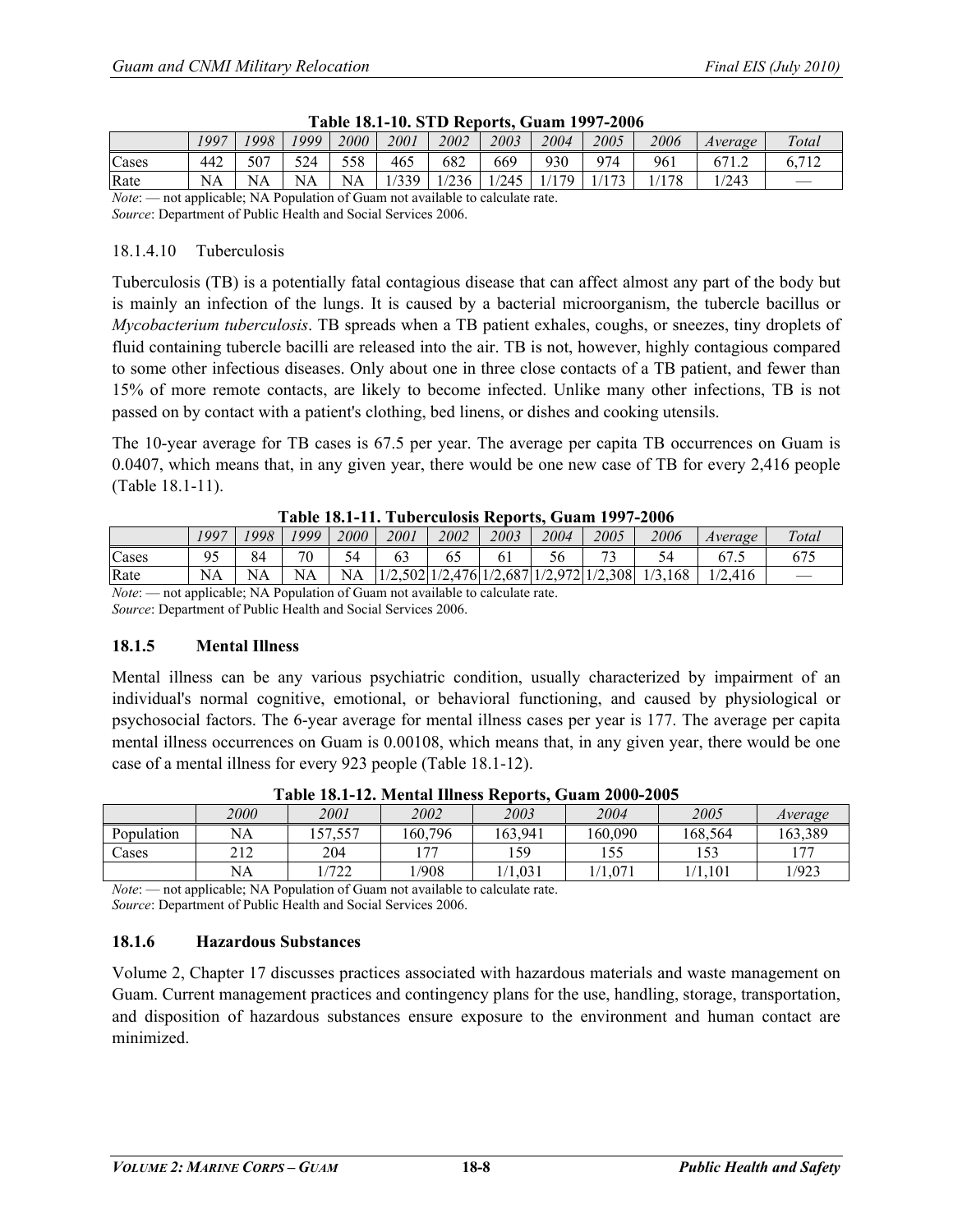# **18.1.7 UXO**

Guam was an active battlefield during World War II. As a result of the occupation by Japanese forces and the assault by Allied/American forces to retake the island, unexploded military munitions may still remain. Unexploded military munitions have been discovered periodically since the end of the war and may still be present on Guam. Unexploded military munitions can be classified into two main categories: UXO, which are ordnance items that were fired from a weapon and failed to function properly (i.e., explode). These items are fused and are considered more sensitive than the second category of unexploded military munitions, Discarded Military Munitions (DMM). DMM consists of munitions that were not fired but abandoned and were not properly disposed. DMM items could include munitions that were left behind by military personnel and intentionally buried (i.e., weapons cache) or unintentionally buried as a result of combat on the island. Additionally, the retaking of Guam by Allied/American forces required amphibious landings; therefore, UXO and DMM may also be present in waters off the assault beaches.

UXO and DMM items include, but are not limited to: aerial bombs, Naval and field artillery projectiles, aerial and barrage rockets, mortar rounds, bazooka rounds, hand grenades, landmines, flares, and other pyrotechnic devices. The aforementioned munitions would vary in size (e.g., 105-millimeter [mm] or 5-inch (in) projectiles) and explosive hazard (e.g., high explosive, incendiary filler).

Clearances for unexploded military munitions have been conducted in the past to remove this hazard, and unexploded military munitions have been found and reported periodically since the end of the war. Although over 60 years have passed since the battle for Guam and portions of the island have been developed, unexploded military munitions may still be present.

In accordance with Naval Ordnance Safety and Security Activity (NOSSA) Instruction 8020.15B, Explosives Safety Submission (ESS) documentation must be prepared that details how explosive safety standards are applied to munitions responses. The ESS also addresses how a project will comply with applicable environmental requirements related to the management of munitions and explosives of concern (MEC) and material potentially presenting an explosive hazard (MPPEH). At munitions response sites, no site operations may begin unless NOSSA and the Department of Defense Explosive Safety Board have reviewed and approved the ESS. An ESS is prepared for on-site construction support where the likelihood of encountering UXO is determined to be moderate or high and where ground-disturbing or other intrusive activities, including dredging may occur in areas known or suspected to contain UXO. The ESS outlines specific measures to be taken to ensure the safety of workers and the public.

### **18.1.8 Off Base Roadways**

The proposed action includes on base roadway construction projects that would be implemented by the DoD. An affected environment description for on base roadway construction projects is included beneath the appropriate subheadings in other sections of this chapter. The following section describes the affected environment for off base roadway construction projects that would be implemented by the Federal Highway Administration (FHWA).

# 18.1.8.1 North

Roadway projects in the north region of Guam include intersection improvements, pavement strengthening, road widening, and construction of a new road, as well as military access point construction for facilitating access to Finegayan and Andersen AFB. The roadway project action alternatives comprise nine projects proposed for the north region of Guam, as described in the Roadway Projects section of Volume 6.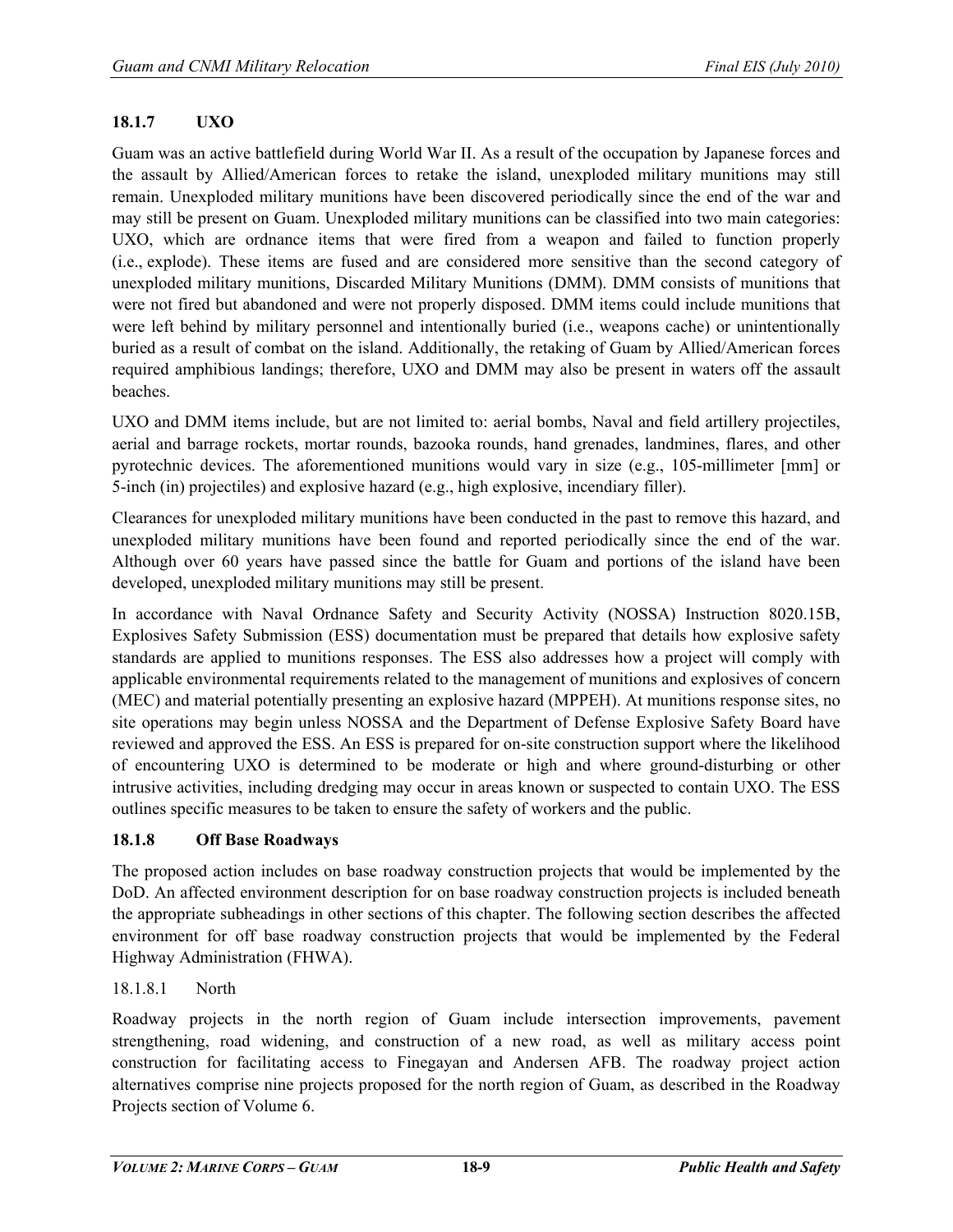The potentially affected public health and safety factors associated with road projects adopt the relevant resource definitions described in this Affected Environment section. The public health and safety aspects relevant to the proposed roadway improvements include (1) traffic incidents, as described in the Affected Environment section, Apra Harbor region, of this chapter; and (2) unexploded ordnance, as described in the Affected Environment section, south region, of this chapter. The subjects of notifiable diseases and mental illness have been evaluated in the Affected Environment section, North and Central regions, of this chapter.

The Guam Police Department (GPD) has instituted traffic safety checkpoints and safety education programs across the island. Traffic accident data for the years 2001 through 2005 indicated that, despite the population increase over the 5-year period between 2001 and 2005, the number of traffic accidents has decreased. The number of traffic incidents averages 6,651 per year. The number of traffic accident-related fatalities averages 18 per year. The average per capita accident rate is 0.040, which means that 1 in every 26 people will experience a traffic accident, whereas the average per capita traffic fatality rate is 0.000102, meaning 1 in every 9,717 people would become a victim of a traffic fatality.

Guam Department of Public Works (GDPW) is conducting a safety and hazard elimination study to identify the most hazardous traffic locations on Guam. Preliminary results identified intersections with the highest frequency of fatal, non-fatal, or non-injury traffic accidents. Traffic incident information was reported by classifying information into categories reflecting:

- Type of accident
- Location information
- Involvement by automobile(s), motorcycle(s), and/or pedestrian(s)
- Weather conditions
- Time of day, day of week, month
- Type of maneuver
- Road characteristics
- Road surface
- Traffic controls
- Driver characteristics and behavior.

Accident reports for 2005 and 2006 were reviewed, resulting in a preliminary list of the 50 most hazardous intersections. Based on a preliminary statistical trend analysis of fatal accidents on Guam:

- 26% of fatalities resulted from cars that ran off a roadway
- 20% of fatalities involved a pedestrian
- The greatest number of fatal crashes occurs at 8:00 a.m. and 9:00 p.m.
- The greatest number of total crashes occurs between 8:00 a.m. and 6:00 p.m.
- The greatest number of crashes occurs between Friday and Sunday
- The greatest number of crashes occurs between January and April, and also in October
- The greatest number of crashes occurs during clear and dry weather

In the north region, the intersection of Routes 1 and 28 has the highest frequency of collisions based on an analysis of 2005 and 2006 accidents at intersections on Guam. The North Region also exhibits a relatively low crash frequency near existing schools. Over the period of 2005 to 2006, there were between zero and 49 accidents within 0.25-mi (0.40-km) of a school.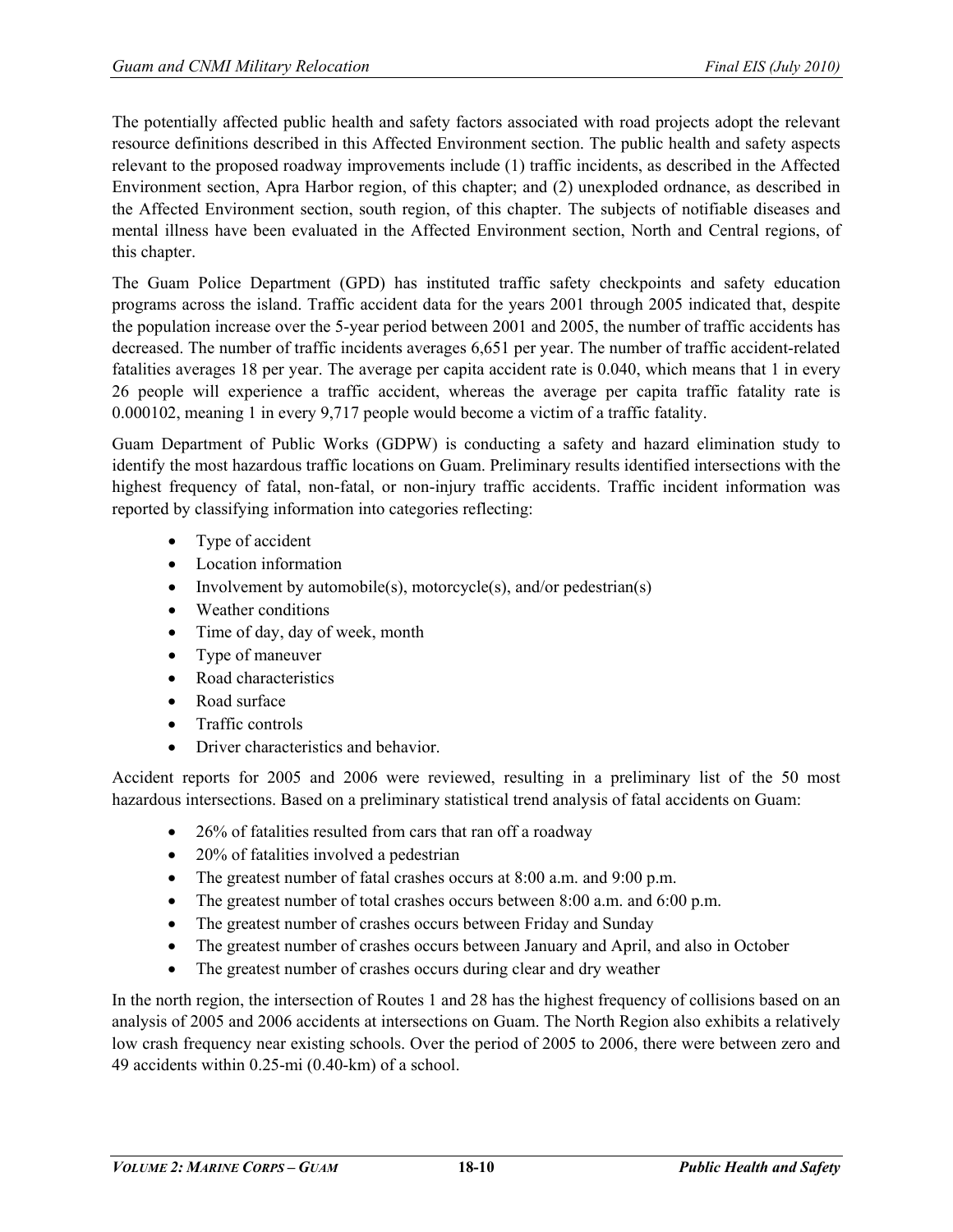The Guam Territorial Transportation Improvement Plan (TTIP) contains 14 hazard elimination projects, six of which are specific locations. While there were no hazard elimination projects identified or funded for the North Region of Guam, islandwide projects include school zone signs, village road safety and warning signs, seashore protection, pavement markers, anti-skid surfacing, and guardrails.

### 18.1.8.2 Central

The central region has the greatest number of existing traffic safety hazards due to the concentration of roadways and population. Nine high crash frequency locations on Guam are located in the Central Region: Route 1/Route 14; Route 1/Route 3; Route 1/Route 18; Route 1/Route 26; Route 1/Route 14A; Route 1/Route 10A; Route 10/Tun Jose Salas; Route 8/Route 10/Route 16 (Tri-Intersectional); and Route 1/Route 30.

The highest frequency of vehicle crashes near schools on Guam occurs in the Central Region. Over the period of 2005 to 2006, seven school sites reported from 50 to 197 accidents within 0.25-mi (0.40-km) of a school. The highest frequency of accidents occurred near John F. Kennedy High School and Santa Barbara School.

A TTIP hazard elimination project on Route 1 (Deadman's Curve) is the only specific location project that has been funded in the central region.

### 18.1.8.3 Apra Harbor

The Apra Harbor region is characterized by a low number of existing safety hazards. No high crash frequency locations on Guam are in this region. There are no school locations in the Apra Harbor region. There were no TTIP hazard elimination projects identified for this region.

#### 18.1.8.4 South

The south region has a low number of existing safety hazards. No high crash frequency locations on Guam are located in the South Region.

The South Region exhibits a relatively low crash frequency near existing schools. Over the period of 2005 to 2006, schools in the South Region exhibited between zero and 49 accidents.

A TTIP hazard elimination project on Route 4 (Jeff's Pirate Cove) is the only specific location project in the south region of Guam that has been funded.

#### **18.1.9 Public Services**

# Police Service

Volume 2, Chapter 16 discusses existing police services on Guam. The GPD is responsible for law enforcement outside of federal property. Police stations are located in Hagatna, Dededo, Agat, and the Tumon Bay resort area. The island currently experiences both violent and property crime levels well below the U.S. national average. Total arrests in 2007 were 3,315 (Guam Police Department 2007). In 2007, the GPD employed 309 sworn personnel and 66 civilian employees. The service ratio for the number of police officers to the population of Guam is 1:561 (i.e., 1 officer per 561 people).

#### Fire Service

Volume 2, Chapter 16 discusses existing fire suppression services on Guam. The Guam Fire Department (GFD) is the primary agency responsible for fire suppression, search and rescue, and emergency medical response for the territory of Guam. GFD operates 12 fire stations (5 in the northern district and seven in the southern district), two rescue bases, and the E911 Integrated Emergency Communications Center.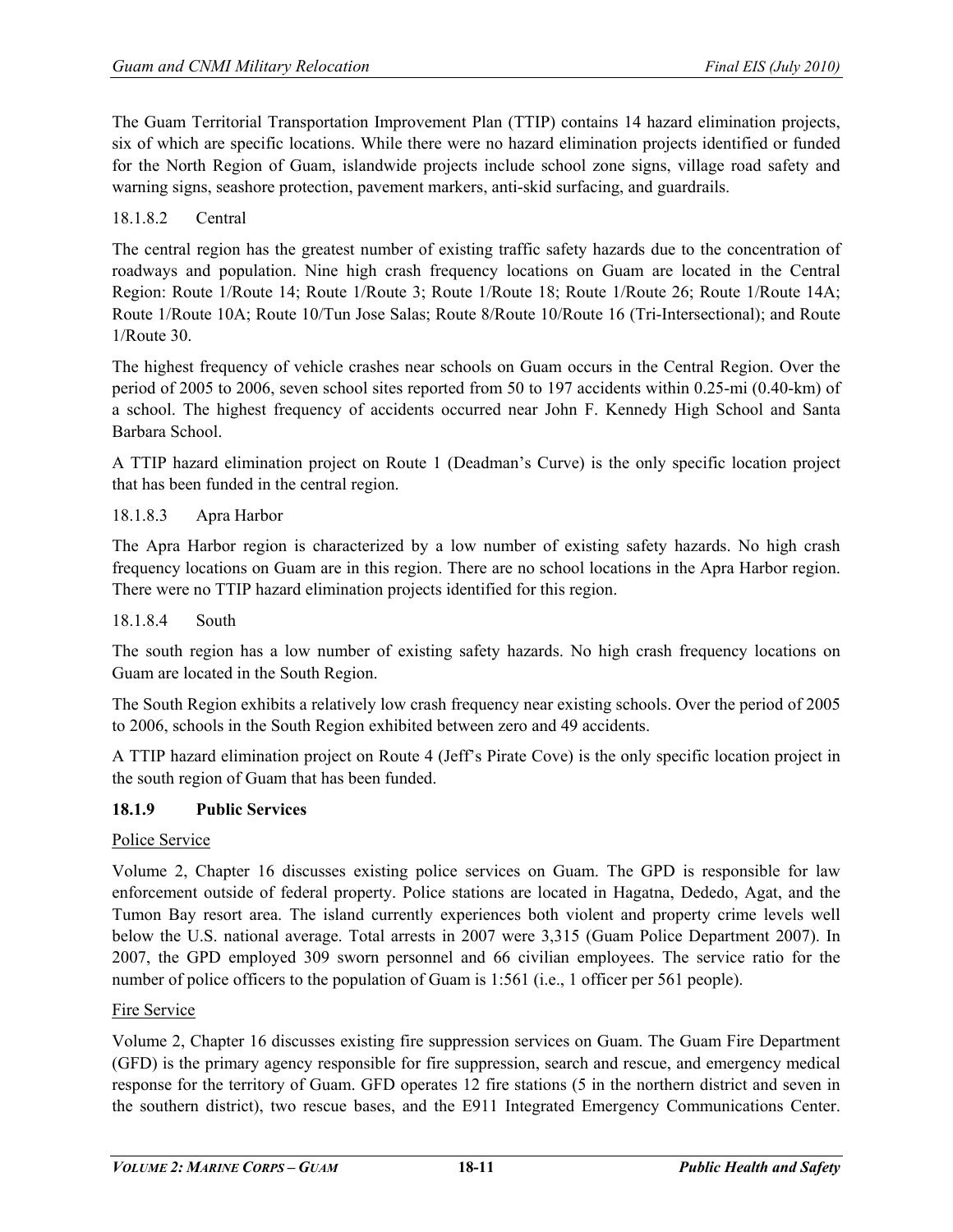GFD currently employs approximately 200 full-time sworn firefighters. The service ratio for the number of firefighters to the population of Guam is 1:846 (i.e., 1 firefighter per 846 people).

# **18.2 ENVIRONMENTAL CONSEQUENCES**

This description of environmental consequences addresses components of the proposed action for the Marine Corps on Guam. The components addressed include: Main Cantonment, Training, Airfield, and Waterfront. There are multiple alternatives for the Main Cantonment, Training-Firing Range, Training-Ammunition Storage, and Training-Naval Munitions Site (NMS) Access Road. Airfield and Waterfront do not have alternatives. Although organized by the Main Cantonment alternatives, a full analysis of each alternative, Airfield, and Waterfront is presented beneath the respective headings. A summary of impacts specific to each alternative, Airfield, and Waterfront is presented at the end of this chapter. An analysis of the impacts associated with the off base roadways is discussed in more detail in Volume 6.

# **18.2.1 Approach to Analysis**

# 18.2.1.1 Methodology

Public health and safety concerns were addressed based on anticipated changes in the population of Guam, both from natural increases and from population growth created by implementing the proposed action and alternatives. Average per capita incidents for notifiable diseases, mental illness, and traffic accidents were used to calculate the potential increase in these incidents as a result of the alternatives. Safety of construction workers would be conducted in accordance with Occupational Safety and Health Administration (OSHA) guidelines to ensure a safe work environment.

Data used for the analysis included information regarding the current and projected population of Guam as well as incident rates for notifiable diseases, mental illness, and traffic accidents. Population, notifiable disease, mental illness, and traffic accident data were obtained from various sources including the Guam Bureau of Statistics and the Bureau of the Census. Information regarding the possible presence of UXO was obtained from various military and public sources. Operation safety information specific to the proposed movement of Marines to Guam was obtained from military sources (refer to Chapters 2.01 and 2.02 of this Volume). Impacts due to environmental effects related to the proposed action were derived from appropriate chapters of this EIS. These include air quality, water resources, noise, hazardous materials and waste, and socioeconomics.

# 18.2.1.2 Determination of Significance

Factors considered in determining whether an alternative would have a significant public safety impact include the extent or degree to which implementation of the alternative would subject the public to increased risk of contracting a disease or experiencing personal injury. For proposed military events conducted on or around Guam, there would be specific and documented procedures in place to ensure that the public is not endangered by military operations and training activities.

# 18.2.1.3 Issues Identified during Public Scoping Process

As part of the analysis, concerns relating to public health and safety that were mentioned by the public, including regulatory stakeholders, during public scoping meetings were addressed.

These include:

- Potential increases in diseases including:
	- o AIDS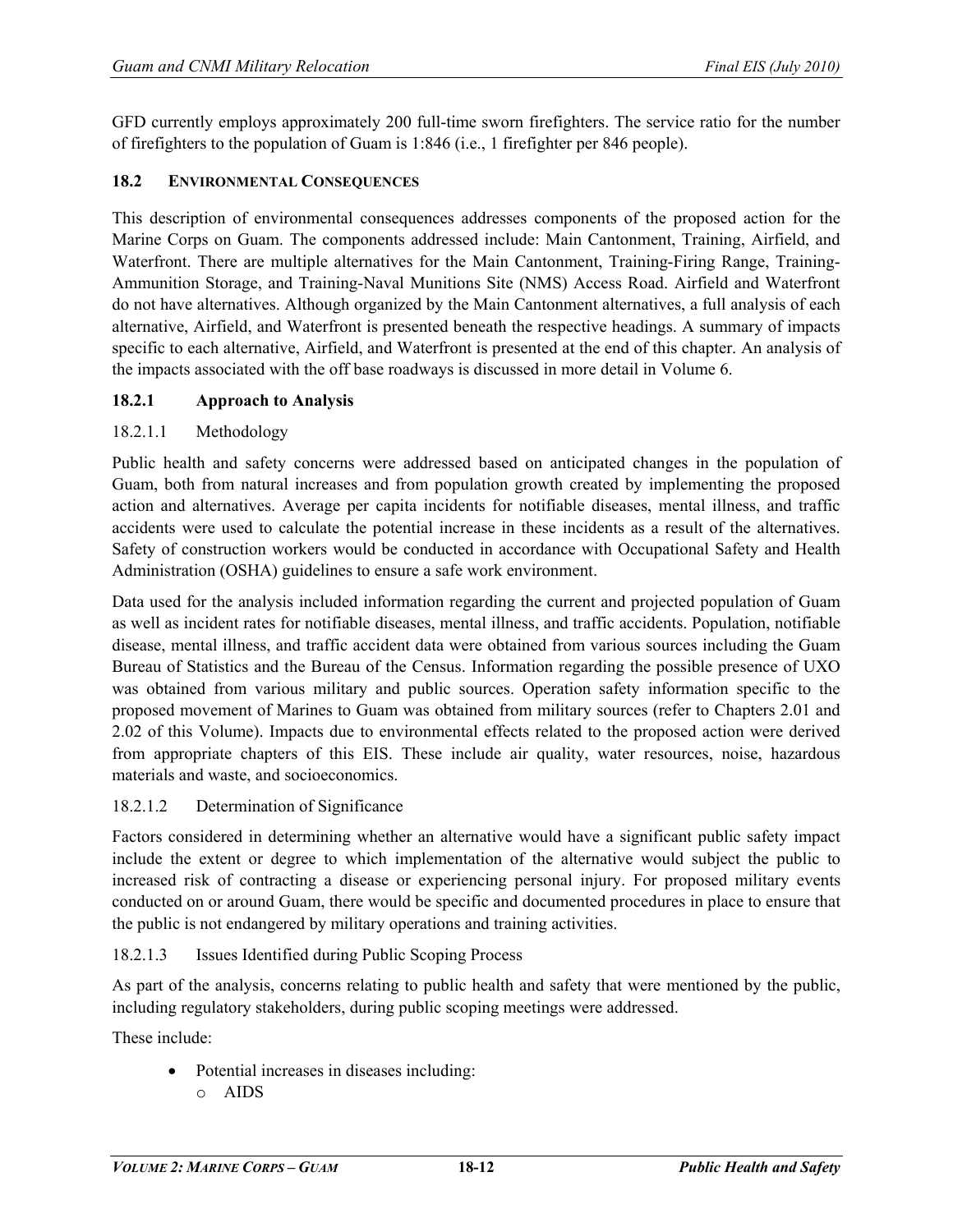- o Cholera
- o Dengue
- o Hepatitis C
- o Malaria
- o Measles
- o Rubella
- o STDs other than AIDS
- o Tuberculosis (TB)
- o Typhoid Fever
- Potential increases in mental illness
- Potential increases in traffic incidents
- Potential contact with UXO.

# **18.2.2 Alternative 1**

# 18.2.2.1 Operational Safety

The safety of the public as well as personnel participating in military training events is a primary consideration for all training activities. The fundamental guidance adhered to during training is that the range must be able to safely contain the hazard footprints of the weapons and equipment employed. The Range Safety Officer ensures that these hazardous areas are clear of personnel during training activities. After a live-fire event, the participating unit ensures that all weapons are safe and clear of live rounds.

Standard Operating Procedures (SOPs) require that prior to conducting training activities; the public and non-participating personnel would be cleared from the area so that the only public health and safety issue would be if a training event exceeded the safety area boundaries. Risks to public health and safety are reduced by confirming that the training area is clear. The Marine Corps would also notify the public of training activities through public notices.

Possible interactions between training activities within near shore areas would be minimized by ensuring the area is cleared. Recreational diving activities within near shore areas take place primarily at known diving sites and dive boats are typically well-marked with diver down flags. The Marine Corps would also notify the public of training activities through Notices to Airmen (NOTAM) and Notices to Mariners (NOTMAR).

Public notification of training activities, use of established training areas, compliance with appropriate range safety procedures, and avoidance of non military vessels and personnel would reduce the potential for interaction between the public and personnel that are training. Specific and documented procedures would be in place to ensure the public is not endangered by training activities; therefore, Alternative 1 would result in no impacts to public health and safety (resulting from training activities).

# Aircraft Mishaps

The Marine Corps would maintain detailed emergency and mishap response plans to react to an aircraft accident, should one occur. These plans assign agency responsibilities and prescribe functional activities necessary to react to major mishaps. Response would normally occur in two phases. The initial response focuses on rescue, evacuation, fire suppression, safety, elimination of explosive devices, ensuring security of the area, and other actions immediately necessary to prevent loss of life or further property damage. The initial response element usually consists of the Fire Chief, who would normally be the first on-scene commander, fire-fighting and crash-rescue personnel, medical personnel, security police, and crashrecovery personnel. The second phase is the mishap investigation, which is composed of an array of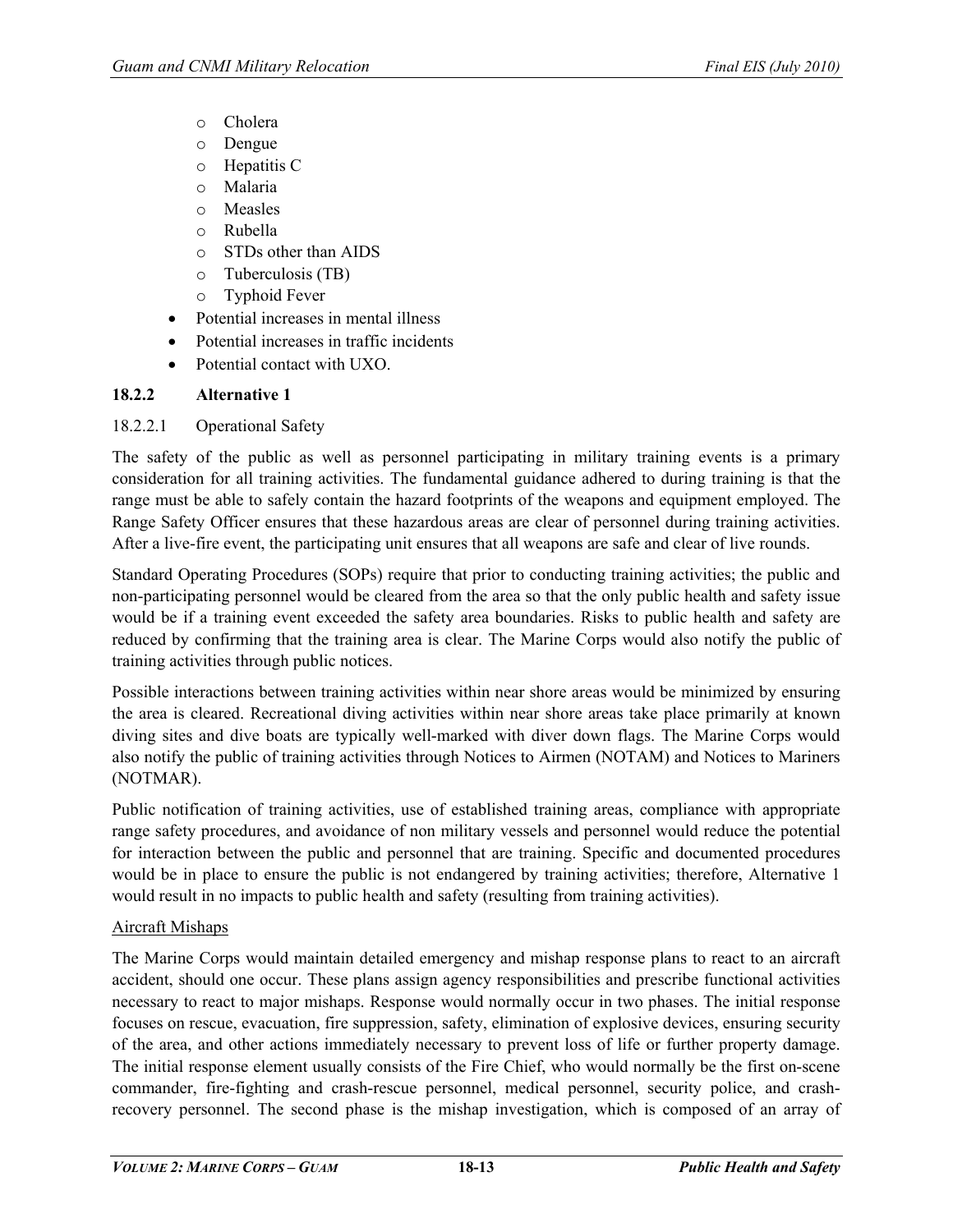organizations whose participation would be governed by the circumstances associated with the mishap and actions required to be performed.

Under Alternative 1, annual airfield operations would increase by 31,204 operations from 68,139 to 99,343 operations (see Table 6.2-1), a 46% increase when compared to the no-action alternative. Most of the aircraft operations increase (74%) would be helicopter operations, which, on average, have a lower flight mishap rate. The increase in aircraft operations could result in a small increase in the mishap rate; however, the average mishap rate would still remain approximately 1.54 based on the total number of Marine Corps aircraft operations.

In addition, proposed construction and infrastructure improvements related to the proposed military relocation to Guam near airfields would be consistent with established APZs. The APZs have been established to restrict surrounding land uses for the protection of people and property on the ground near the runway.

The increase in aircraft operations is not anticipated to significantly increase the flight mishap rate and AICUZ land use restrictions would remain in place to limit public exposure to aircraft mishaps; therefore, no significant impact to public health and safety from aircraft mishaps are anticipated.

# BASH

Aircrews operating on Guam would be required to follow applicable procedures outlined in the BASH plan. When risk increases, limits would be placed on low altitude flight and some types of training (e.g., multiple approaches, closed flight patterns). Special briefings would be provided to pilots whenever the potential exists for greater bird strike hazards occur.

The total annual aircraft operations are anticipated to increase by about 46% when compared to the noaction alternative. Thus, bird aircraft strikes associated with airfield operations at Andersen AFB (where most aircraft would originate) would be expected to increase commensurate with the increase in aircraft operations. Based on the 8-year average of three bird aircraft strikes per year, the increase in aircraft operations is estimated to result in one additional incident for a total of four annual bird aircraft strikes.

The overall potential for bird aircraft strikes is not anticipated to be significantly greater than current levels. Therefore, no significant impacts to public health and safety from BASH incidents are anticipated.

# Explosive Safety

Construction and infrastructure improvements related to the proposed military relocation to Guam would be consistent with established ESQD arcs. Therefore, construction activity and subsequent operations would not result in any greater safety risk. Ordnance would be handled, stored, and transported in accordance with Marine Corps explosive safety directives (Marine Corps Order P8020.10A, *Marine Corps Ammunition Management and Explosives Safety Policy Manual*), and all munitions handling would be carried out by trained, qualified personnel. Therefore, no impact related to explosives safety are anticipated.

# Electromagnetic Safety

Construction and infrastructure improvements related to the proposed military relocation to Guam would be consistent with established electromagnetic radiation hazard zones. Exposure to electromagnetic emissions would also be limited by restricting access to emitters through the use of security fencing, posting warning signs, or locking out unauthorized persons in areas, where practical. Because electromagnetic emission sources would be constructed and operated in accordance with applicable safety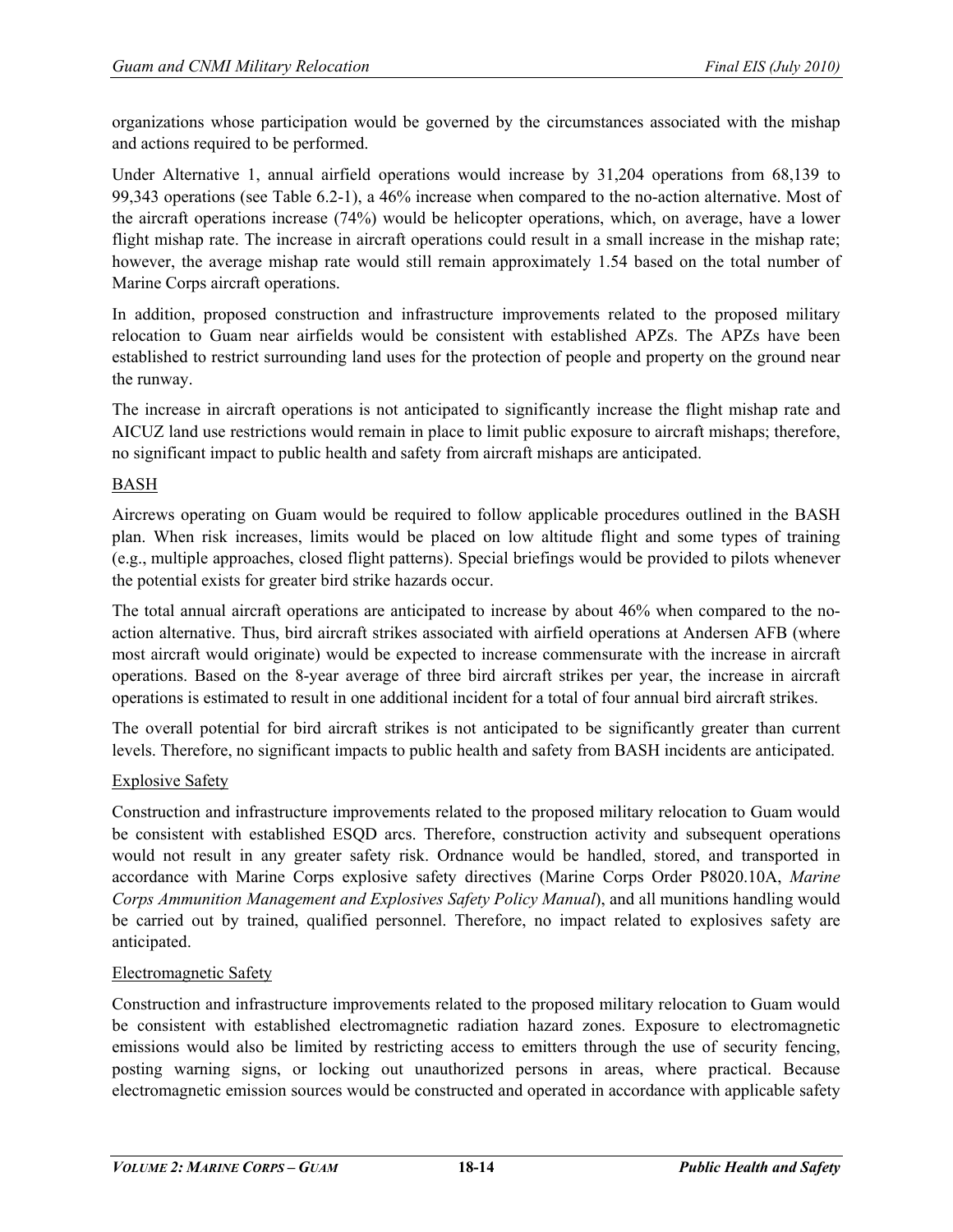standards and the public would be excluded from entering areas where emission sources are located, potential impacts from electromagnetic emissions on public health and safety would not result in any greater safety risk. Therefore, no impact to public health and safety related to electromagnetic emissions would occur.

### Construction Safety

During construction activities, a health and safety program would be implemented by the construction contractors, based on industry standards for accident prevention. At a minimum, the construction health and safety program would comply with federal and local health and safety regulations. Elements of the safety program would include:

- Responsibilities of construction workers and subcontractors
- Job site rules and regulations
- Emergency response procedures
- Safety inspections and audits
- Location of medical services and first aid
- Safety meetings, employee training, and hazard communications
- Personal protective equipment
- Standard construction procedures
- Accident investigation and reporting.

Because a health and safety program would be implemented for construction activities and the public would be excluded from entering construction areas, potential construction impacts on public health and safety would not result in any greater safety risk. Therefore, no impact to public health and safety related to construction activities would occur.

#### 18.2.2.2 Environmental Health Effects

#### Noise

Construction and operational noise emissions associated with this alternative are discussed in Volume 2, Chapter 6. Increases in noise emissions associated with implementation of the construction phase of this alternative with identified Best Management Practices (BMPs) would be less than significant. Therefore it is anticipated that overall impacts associated with noise to human health and safety would be less than significant. Operations associated with this alternative would be conducted in accordance with applicable AICUZ and other land use guidelines as appropriate; therefore, no long term impacts from noise to human health are anticipated. Hand grenade training range activities would have areas exposed to noise levels considered incompatible with residential use. Noise contours would extend onto adjacent lands in all directions from the range. Some adjacent lands include residential uses. Mitigation Measures to avoid this land use impact (i.e., acquire properties affected by hand grenade range noise) have been proposed to reduce land use compatibility impacts. The low frequency sound generated from hand grenades would be intermittent (only when training activities occur) and short term; this potential noise effect would not result in loss of hearing to residents. No long-term impacts from noise to human health are anticipated.

Potential impacts to human health and safety from increased noise can be indirect or direct, short-or longterm, or permanent. These impacts are a function of intensity and duration of noise. Indirect impacts to humans from noise can include annoyance, speech interference, difficulty concentrating, reduced efficiency, low morale, and adverse social behavior (OSHA 2009).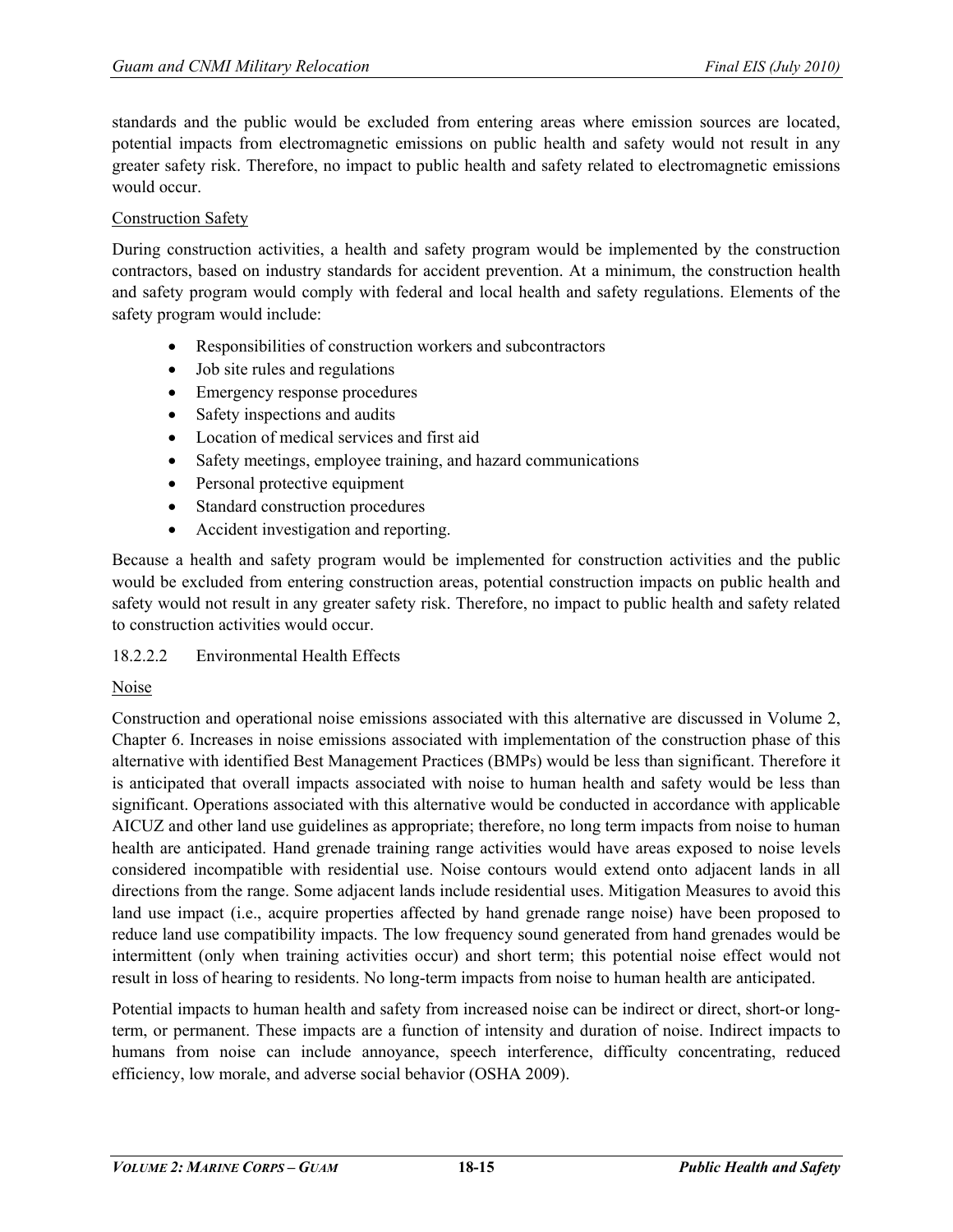The primary direct impacts of excessive noise exposure to human health and safety may include:

- *Acoustic trauma,* a temporary or permanent hearing loss due to a sudden, intense acoustic or noise event (i.e,. an explosion).
- *Tinnitus*, a condition of "ringing in the ears." The predominant cause of tinnitus is long-term exposure to high sound levels, though it can also be caused by short-term exposure to very high sound levels, such as gunshots. Many people experience tinnitus during their lives. While the sensation is often only temporary, it can be both permanent and debilitating.
- *Noise-induced temporary threshold shift (NITTS)* is a temporary loss in hearing sensitivity. NITTS may be the result of the acoustic reflex of the stapedial muscle; short-term exposure to noise; or, fatigue of the inner ear. With NITTS, hearing sensitivity would return to the preexposed level in a matter of hours or days, assuming that there is no continued exposure to excessive noise.
- *Noise-induced permanent threshold shift (NIPTS)* is a permanent loss in hearing sensitivity due to the destruction of sensory cells in the inner ear. NIPTS can be caused by long-term exposure to noise, or acoustic trauma.

The noise analysis included estimation of Potential Hearing Loss (PHL). This analysis focuses on residents. The methodology for determining PHL employs the  $\text{Leg}_{24}$  metric (USEPA 1982). The estimated PHL for the no-action scenario would be approximately 3 dB. The estimated PHL for the proposed action would be identical to the no action (Czech 2009). Thus, this alternative would introduce no change to the no-action PHL and therefore considered less than significant. Based on the modeled noise for proposed activities, it is anticipated that overall impacts associated with noise to human health and safety would be less than significant.

#### Water Quality

The Guam Waterworks Authority (GWA) water system infrastructure does not meet the basic flow and pressure requirements for all customers. These conditions can result in microbiological and other contaminants entering the distribution system potentially resulting in illness. GWA water distribution system problems also exist, which may result in customers receiving inadequate supply/service. The DoD acknowledges the existing sub-standard conditions of key public infrastructure systems on Guam and the interest to have DoD fund improvements to these systems. DoD's ability to fund infrastructure improvements is limited by federal law. However, to minimize adverse impacts associated with the proposed military relocation program, DoD is leading a federal inter-agency effort to identify other federal programs and funding sources that could benefit the people of Guam. The DoD cannot repair GWA distribution system problems, but would attempt to identify ways to address them via the federal interagency task force. While groundwater production rates would increase, implementation of sustainability practices would reduce the amount of groundwater needed, which would help minimize impacts to groundwater availability. The resulting total annual groundwater production would be less than the sustainable yield and monitoring of groundwater chemistry would ensure no harm to existing or beneficial use. Construction and operational activities associated with this alternative would be implemented in accordance with SOPs and BMPs, and in accordance with applicable regulations. Since it is doubtful that GWA could fund and implement required upgrades in time for the proposed military relocation to Guam, it is anticipated that public health and safety impacts from increased demand on potable water and potential water-related illnesses would be significant.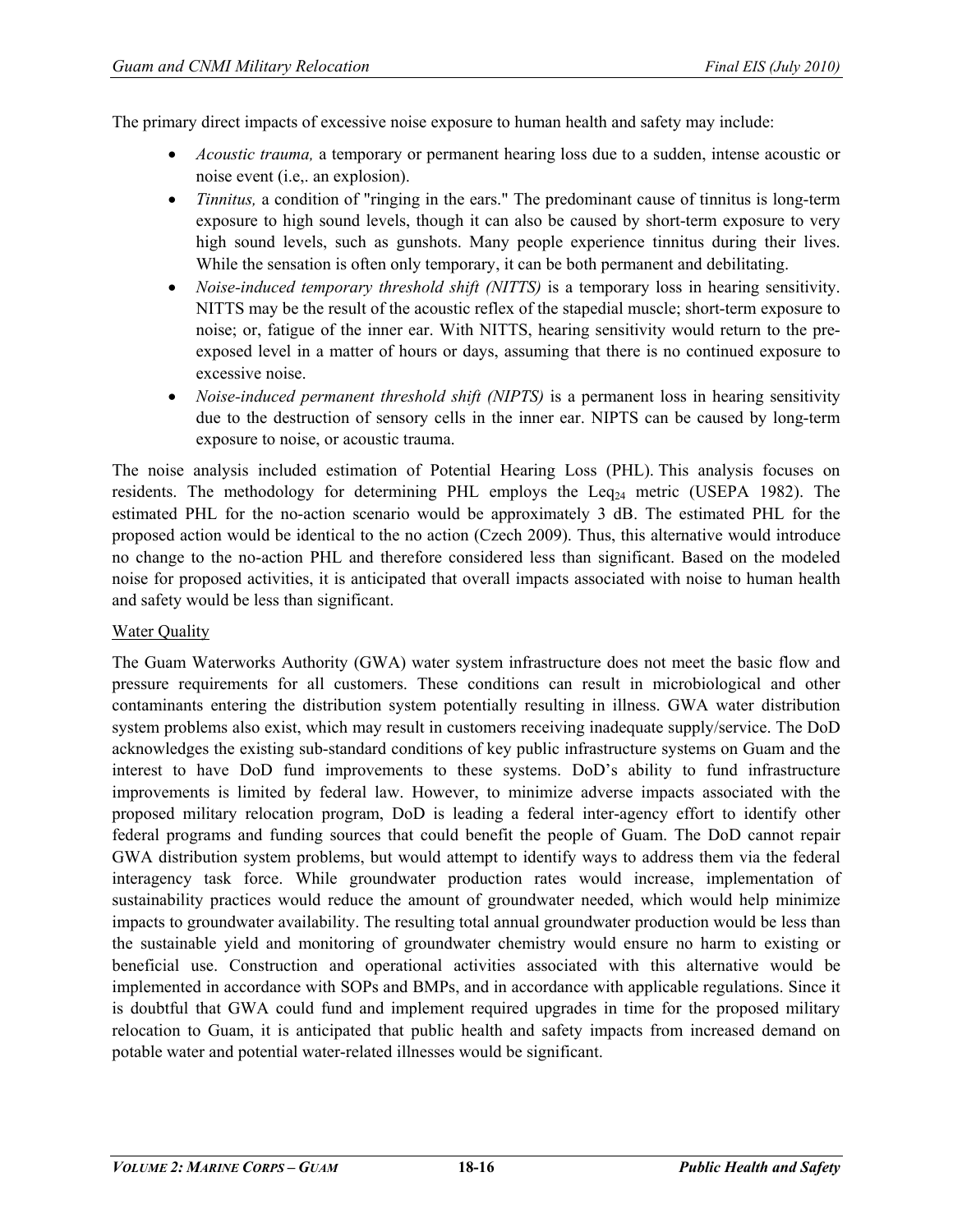# Air Quality

As discussed in Volume 2, Chapter 5, increased pollutants associated with construction and operational activities associated with this alternative would be less than significant. Air emissions associated with both construction and operational components of Alternative 1 would be well below the significance criteria of 250 tons per year (TPY) for all air pollutants except carbon monoxide (CO). However, a further CO dispersion modeling analysis described in Volume 6 shows that no exceedances of CO would occur from roadway traffic under the proposed action. The predicted  $SO<sub>2</sub>$  emissions would be below the 100 TPY *de minimis* level. Therefore, all project specific air quality impacts are considered less than significant for all areas for this action.

Although increased emissions would be less than significant, construction and operational activities would result in pollutant emissions, which could result in health impacts to some individuals on Guam. Air pollution can harm individuals when it accumulates in the air in high enough concentrations. People exposed to high enough levels of certain air pollutants may experience:

- Irritation of the eyes, nose, and throat
- Wheezing, coughing, chest tightness, and breathing difficulties
- Worsening of existing lung and heart problems
- Increased risk of heart attack.

In addition, long-term exposure to air pollution has been linked to certain types of cancer and damage to the immune, neurological, reproductive, and respiratory systems.

Some groups of people are especially sensitive to common air pollutants such as particulates and groundlevel ozone. Sensitive populations include: children, older adults, people who are active outdoors, and people with heart or lung diseases, such as asthma. Because air emission increases would be less than significant, it is anticipated that Guam clinics and hospital would have adequate staffing to handle air quality-related illnesses; therefore, less than significant impacts to health care services would be anticipated as a result of emissions from construction and operational activities.

# Health Care Services

Volume 2, Chapter 16 discusses the impact of an increased patient to health care provider ratio as a result of population growth with implementation of this alternative. It is anticipated that short- and mid-term medical staffing requirements would increase over current requirements as a result of increased population. During the peak construction year (2014) 15 additional doctors (26% increase) and 91 additional nurses (26% increase) would be required to maintain the current service ratios at Guam Memorial Hospital; the number of additional doctors drops to 2 (4% increase) and nurses drops to 12 (3% increase) after construction activities are completed. These additional health care professionals would be hired in order to maintain current service ratios. Without corresponding increases in health care providers, potential health and safety impacts could include:

- Longer wait/response times for patients
- Fewer or no available providers on island for chronic or acute issues
- Complications or death from delayed treatment, and/or
- Requirements for patients to travel off-island to receive adequate treatment.

The DoD is leading a federal inter-agency effort to identify other federal programs and funding sources that could benefit the people of Guam. It is anticipated that Guam clinics and hospital would not be able to increase staffing to meet current health care service ratios and would not be capable of handling a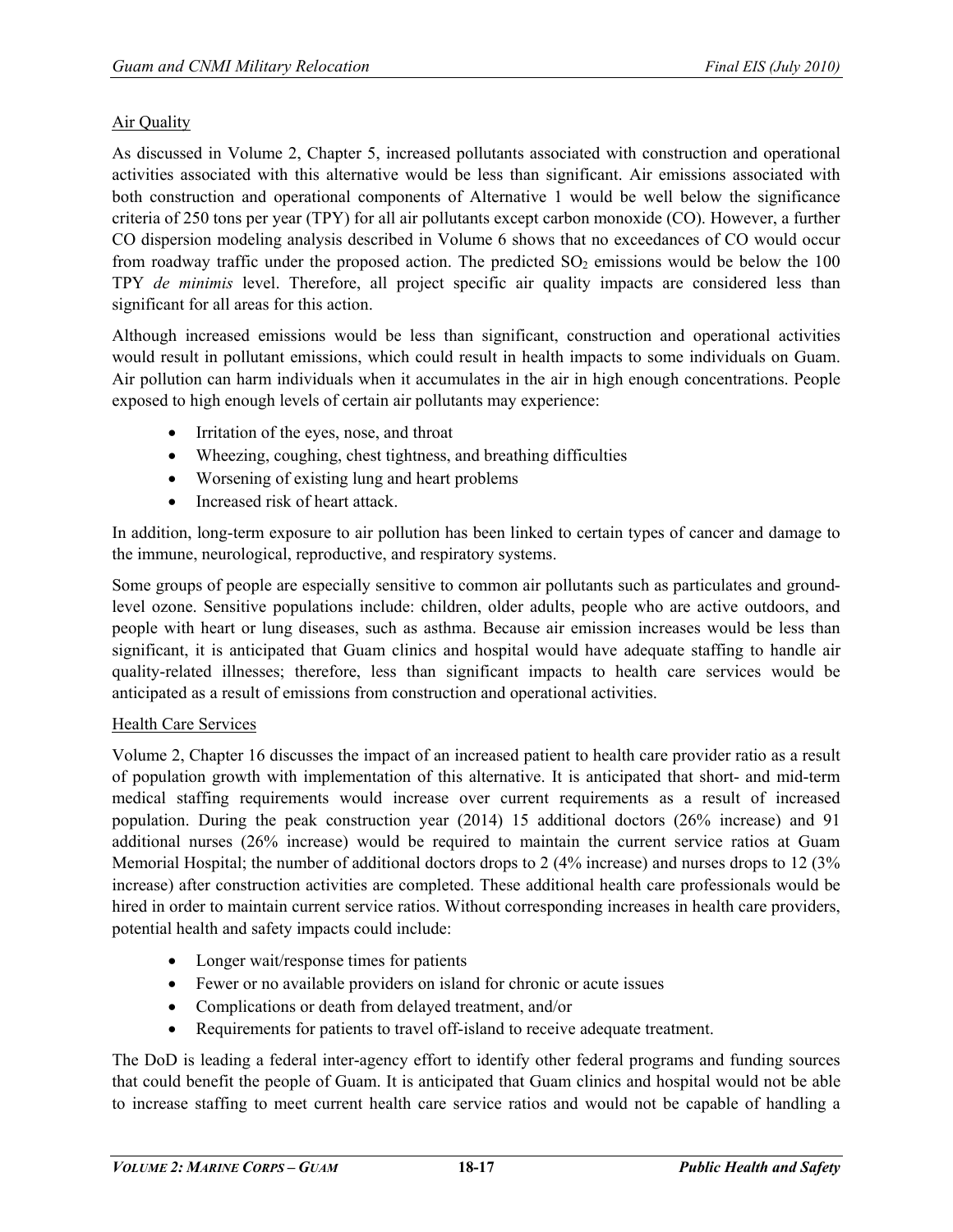potential increase in illnesses unless the federal inter-agency task force succeeds in finding funding or other assistance to help Guam correct these deficiencies. Because it is not likely that adequate increases in the number of doctors and nurses needed to maintain existing service conditions would occur, significant impacts to health care services are anticipated.

### 18.2.2.3 Notifiable Diseases

A potential increase in disease occurrences due to the addition of approximately 79,000 people (maximal estimate at the 2014 peak year) would be anticipated. A natural annual increase of 1.2% in the Guam population is also anticipated, resulting in a population of approximately 200,000 Guam residents by the year 2019 (during the operational period). With the increase in military and dependent personnel, the total Guam population would be approximately 232,166 in 2019 (see Chapter 16, Socioeconomics for more detail on projected population growth patterns). Using the average per capita rates for notifiable diseases on Guam, the potential increase in disease occurrences was estimated based on the natural increase in population and the anticipated arrival of military personnel and their dependants. The construction workforce visiting Guam from other countries to support construction requirements (peak construction force of 18,374 in 2014) would have the potential to contribute notifiable disease incidents during the construction period (2010 to 2016). A discussion of medical care and health screening for workers visiting Guam to support construction activities is provided in Section 16, Socioeconomics and General Services.

With construction activities, there is a potential for standing water and water based vectors such as mosquitoes and related diseases. Most mosquitoes require quiet, standing water or moist soil where flooding occurs to lay their eggs. Removal of standing water sources and/or promotion of drainage would eliminate potential breeding sites. In compliance with Guam Code Annotated (GCA) (10 GCA 36- Mosquito Control), to limit the amount of standing water at construction sites, stagnant water pools, puddles, and ditches would be drained or filled; containers that catch/trap water (e.g., buckets, old tires, cans) would be removed; and if necessary, pesticide application (e.g., *Bacillus thuringensis*) could be used to help control mosquitoes. Implementing these BMPs would reduce the opportunities for an outbreak of water-related diseases.

The potential increase in disease occurrences based on the estimated 2019 Guam population is presented in Table 18.2-1. Based on the anticipated 2019 population of Guam, the annual number of AIDS cases could increase by 1 to a total of 7 cases; the number of cholera, dengue, and malaria cases is not anticipated to increase and would remain at about one case annually; the number of cases of Hepatitis C is not anticipated to increase and would remain at about 4 cases annually; the number of cases of measles is not anticipated to increase and would remain at about 2 cases annually; the number of Rubella and Typhoid fever cases are not anticipated to increase and would remain at below one case annually; the number of STDs could increase by 128 to a total of 955 cases, and the number of TB cases could increase by 13 to a total of 96 cases.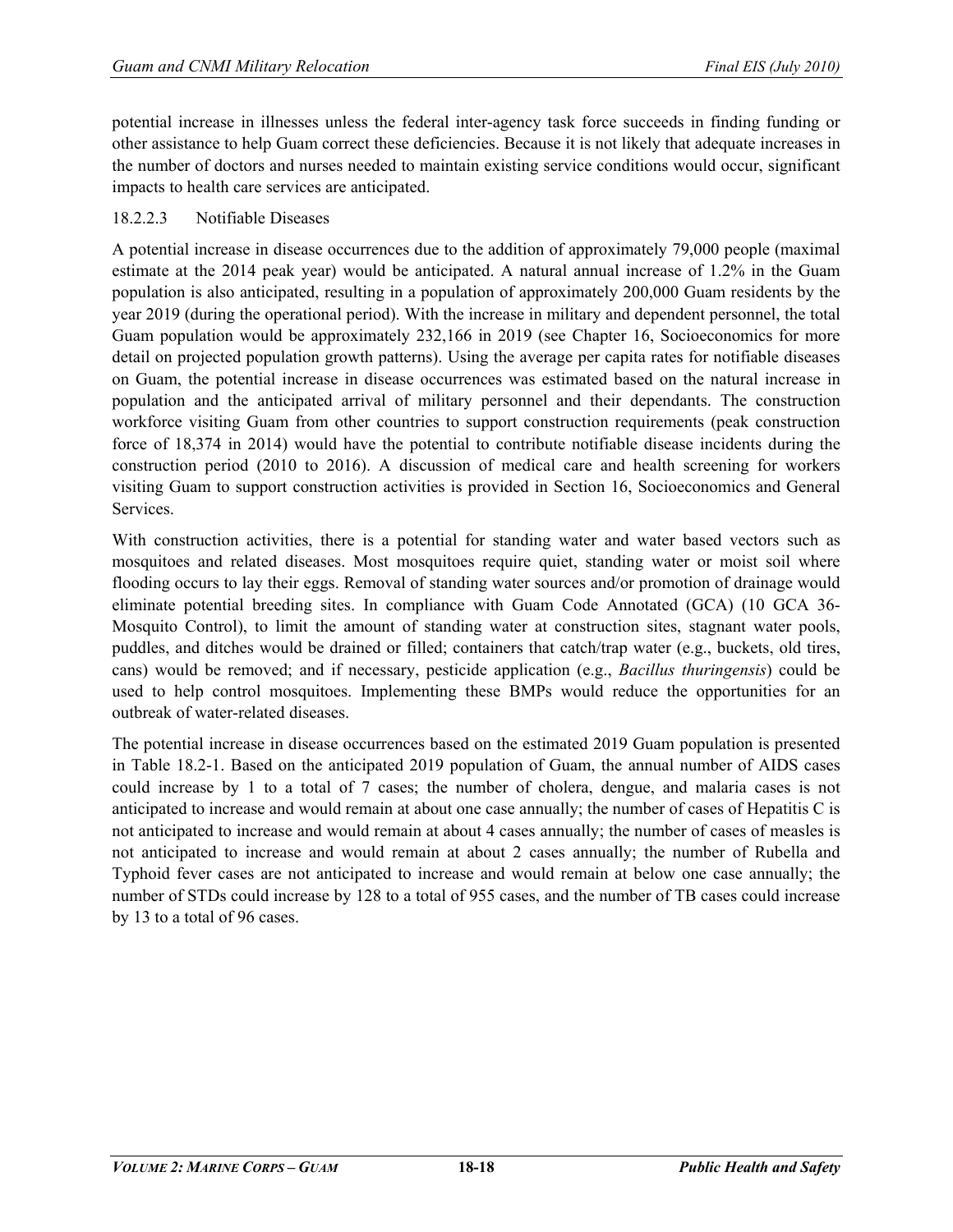<span id="page-18-0"></span>

| Disease          | Average<br>Rate | Annual<br>Average<br>1997-<br>2006 | <i>Alternative</i><br>Increase | Alternative<br>Increase | <i>Alternative</i><br>Increase | <i>Alternative</i><br>Increase | No-Action<br>Alternative<br>Increase $^{(b)}$ | Difference <sup>(a)</sup> |
|------------------|-----------------|------------------------------------|--------------------------------|-------------------------|--------------------------------|--------------------------------|-----------------------------------------------|---------------------------|
| <b>AIDS</b>      | 1/32,678        |                                    |                                | ⇁                       |                                |                                | 6                                             |                           |
| Cholera          | 1/163,389       |                                    |                                |                         |                                |                                |                                               | 0                         |
| Dengue           | 1/163,389       |                                    |                                |                         |                                |                                |                                               | $\theta$                  |
| Hepatitis C      | 1/52,706        | 3.1                                | 4                              | 4                       | 4                              |                                | 4                                             | $\Omega$                  |
| Malaria          | 1/163,389       |                                    |                                |                         |                                |                                |                                               | $\theta$                  |
| Measles          | 1/90,772        | 1.8                                | 2                              | $\overline{2}$          |                                | ↑                              | $\mathfrak{D}$                                | $\Omega$                  |
| Rubella          | 1/2,768,033     | 0.2                                | $\leq$ 1                       | <1                      | $\leq$ 1                       | $\leq$ 1                       | $\leq$ 1                                      | $\mathbf{0}$              |
| Typhoid<br>Fever | 1/233,412       | 0.7                                | $<$ 1                          | $<$ 1                   | $<$ 1                          | $<$ 1                          | <1                                            | $\theta$                  |
| <b>STDs</b>      | 1/243           | 671                                | 955                            | 955                     | 955                            | 955                            | 827                                           | 128                       |
| TB               | 1/2.416         | 67.5                               | 96                             | 96                      | 96                             | 96                             | 83                                            | 13                        |

**Table 18.2-1. Potential Disease Occurrence Increase, Guam**

*Notes*: (a) Difference between Alternatives 1, 2, 3, and 8 increase in average number of diseases per year and the No-Action Alternative increase. (b) Based on natural increase in population.

During the peak construction period (2014), the construction workforce visiting Guam from other countries would have the potential to contribute 2 cases of AIDS, 1 case of hepatitis, 1 case of measles, 1 case of typhoid fever, 225 cases of STDs and 22 cases of TB annually. The annual number of cholera, dengue, malaria, and rubella cases are not anticipated to increase and would remain at about one case annually. A discussion of medical care and health screening for construction workers visiting Guam is provided in Section 16, Socioeconomics and General Services.

As seen in Table 18.2-1, the largest potential increase in disease occurrences is that of STDs (13% increase/128 new cases annually). Young adults would be more likely to contract an STD. These increases; however, are not likely to impact the resources of the citizens of Guam. Military installations have hospitals and clinics that would treat military personnel; therefore, the presence of additional military personnel and their dependents is not expected to increase stress on the public hospital and other clinics on Guam. Additionally, military personnel are vaccinated against a myriad of diseases including measles, rubella, and Typhoid fever, which would preclude them from the potential increase in disease incidents. Vaccinations for AIDS or STDs are not available. The DoD is leading a federal inter-agency effort to identify other federal programs and funding sources that could benefit the people of Guam. Based on the potential for an increase in notifiable diseases, a significant impact to health care services is anticipated unless the federal inter-agency task force succeeds in finding funding or other assistance to help Guam correct health care service deficiencies. Based on the potential for an increase in notifiable disease cases, a significant impact to health care services is anticipated unless the federal inter-agency task force succeeds in finding funding or other assistance to help Guam correct health care service deficiencies.

# 18.2.2.4 Mental Illness

A potential increase in mental illness occurrences due to the addition of 21,262 personnel and dependents, construction workforce, as well as the natural and induced population increase, would be anticipated. Based on the average per capita rates for mental illness on Guam, the potential increase in mental illness occurrences was estimated based on the natural increase in population as well as the anticipated military personnel moving to Guam. Based on the anticipated 2019 population of Guam, the annual number of mental illness cases could increase by 33 to a total of 251 cases. During the peak construction period, the construction workforce visiting Guam from other countries would have the potential to contribute 59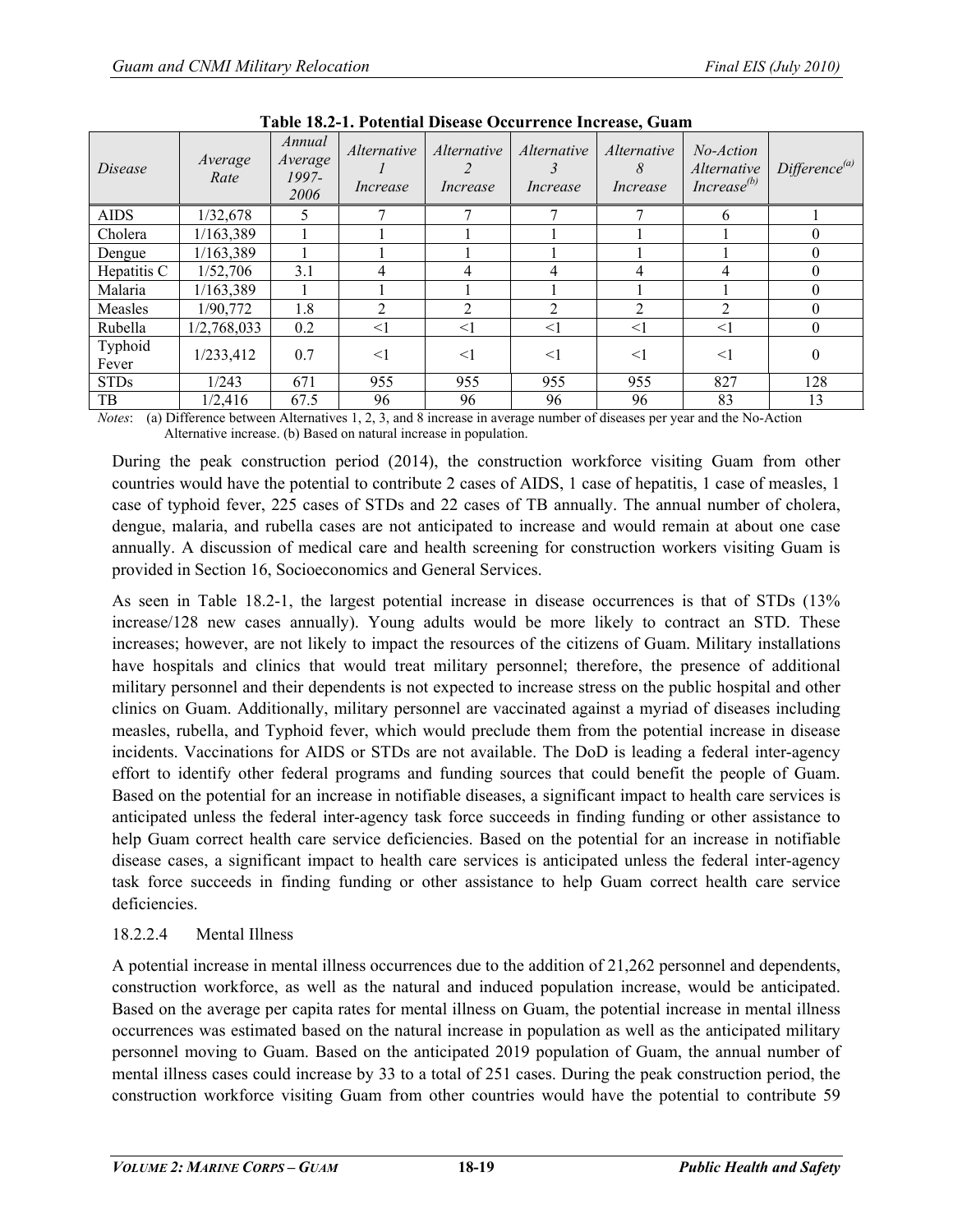mental illness cases annually. The DoD is leading a federal inter-agency effort to identify other federal programs and funding sources that could benefit the people of Guam. Based on the potential for an increase in mental illness cases, a significant impact to health care services is anticipated unless the federal inter-agency task force succeeds in finding funding or other assistance to help Guam correct health care service deficiencies.

### 18.2.2.5 Hazardous Substances

Implementation of this alternative would result in an increase in the use, handling, storage, transportation, and disposition of hazardous substances. These activities would be conducted in accordance with applicable hazardous material and waste regulations, and established BMPs and SOPs to ensure the health and safety of workers and the general public is maintained. BMPs and SOPs include:

- Implementing Hazardous Materials Management Plans
- Implementing Facility Response Plans
- Implementing Spill Prevention Control and Countermeasures plans (training, spill containment and control procedures, clean up, notifications, etc.). Also, ensure personnel are trained in accordance with spill prevention, control, and clean up methods
- Implementing hazardous materials minimization plans
- Ensuring DoD personnel are trained as to proper container labeling, storage, staging, and transportation requirements for hazardous materials
- Ensuring that the Defense Reutilization and Marketing Office (DRMO) has sufficient hazardous materials storage, transportation, and disposal capacity prior to any expected increases.
- Verifying full compliance with federal, local, and DoD laws and regulations and implement corrective actions as necessary.

Because hazardous substance management activities would be conducted in accordance with applicable regulations and established BMPs and SOPs, no impacts to public health and safety are anticipated.

# 18.2.2.6 UXO

Excavation for building foundations, roads, underground utilities, and other infrastructure could encounter unexploded military munitions in the form of UXO, DMM and/or material potentially presenting an explosive hazard. Exposure to these MEC could result in the death or injury to workers or to the public. The general public would be excluded from entering construction zones and training areas. To reduce the potential hazards related to the exposure to MEC, in accordance with DoD Directive 6055.9 (DoD Ammunition and Explosive Safety Standard) and NOSSA Instruction 8020.15B, ESS documentation would be prepared that outlines specific measures that would be implemented to ensure the safety of workers and the public. BMPs that would be implemented include having qualified UXO personnel perform surveys to identify and remove potential MEC items prior to the initiation of ground disturbing activities. Additional safety precautions would include: UXO personnel supervision during earth-moving activities and providing MEC awareness training to construction personnel involved in grading and excavations prior to and during ground-disturbing activities. Because UXO would be identified and removed prior to initiating construction activities and construction personnel would be trained as to the hazards associated with unexploded military munitions, potential impacts from encounters with UXO would be minimized and less than significant.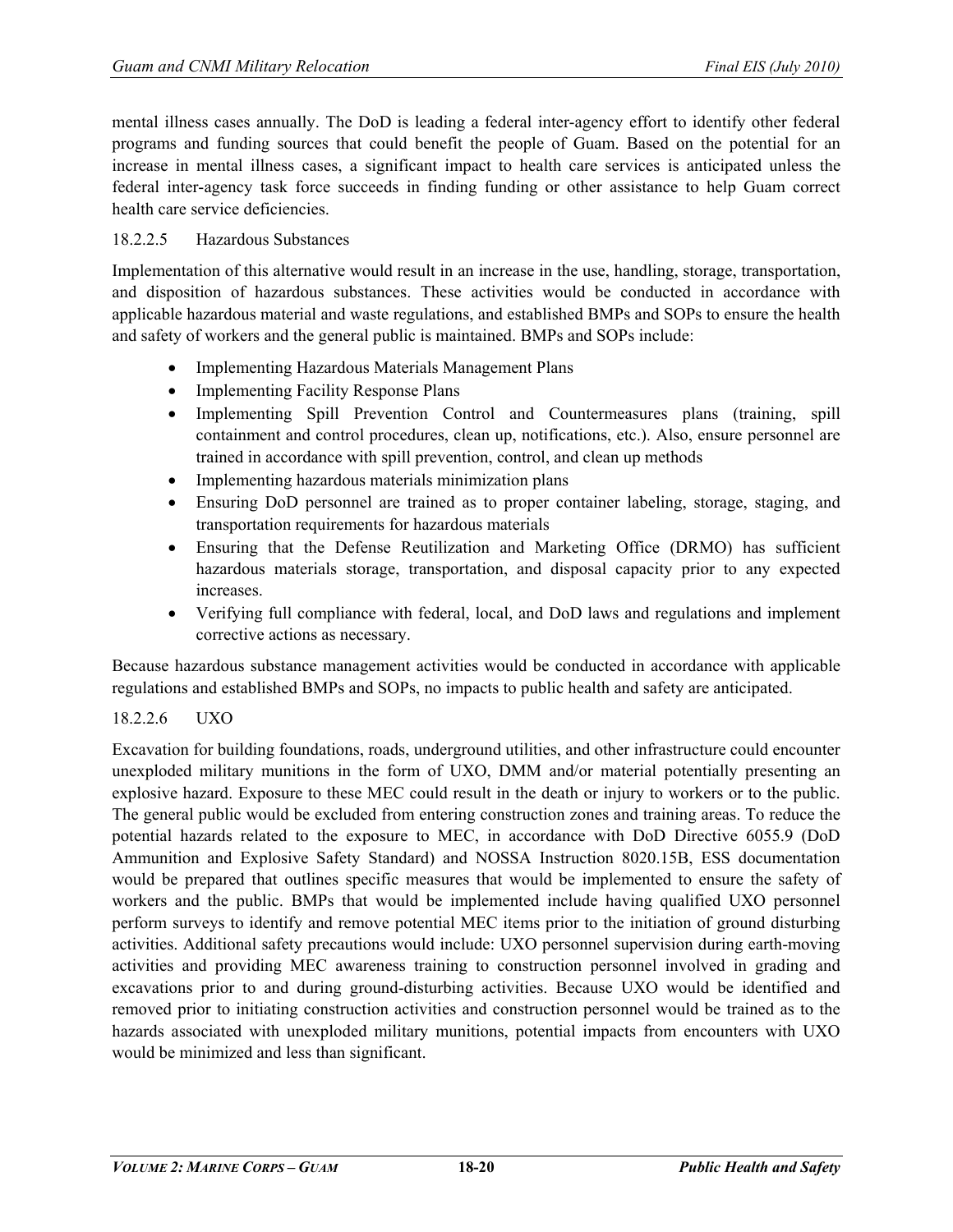# 18.2.2.7 Traffic Incidents

As a result of the increase in military personnel and their dependents, there would potentially be more vehicles on the roadways resulting in more heavily congested roadways and, thus, more potential for accidents and traffic fatalities. Using the average per capita rates for traffic accidents and traffic fatalities on Guam, the potential increase in traffic accidents and traffic fatalities was estimated based on the natural increase in population as well as the anticipated military personnel and their dependents moving to Guam.

The potential increase in traffic accidents and traffic fatalities based on the estimated 2019 Guam population is presented in Table 18.2-2. It is estimated that the annual number of traffic accidents could increase by 1,195 to a total of 8,929 and the number of traffic fatalities could increase by 3 to a total of 24. Young adults that are of legal driving age would be more likely to experience a traffic incident. During the peak construction period, the construction workforce visiting Guam from other countries would have the potential to increase traffic incidents by 2,095. The annual number of traffic fatalities could increase by 5 due to the increase in construction population.

|            | Average<br>Rate | Annual<br>Average<br>2001-<br>2005 | 1 Increase | Alternative   Alternative   Alternative   Alternative<br>$2$ Increase | 3 Increase | 8 Increase | No-Action<br>Increase $^{(b)}$ | Alternative Difference <sup>(a)</sup> |
|------------|-----------------|------------------------------------|------------|-----------------------------------------------------------------------|------------|------------|--------------------------------|---------------------------------------|
| Accidents  | 1/26            | 6.651                              | 8.929      | 8.929                                                                 | 8.929      | 8.929      | 7.734                          | 1.195                                 |
| Fatalities | 1/9,717         | 18                                 | 24         | 24                                                                    | 24         | 24         |                                |                                       |

**Table 18.2-2. Potential Traffic Accident Increase, Guam**

*Notes*: (a) Difference between Alternatives 1, 2, 3, and 8 increases in average number of traffic accidents and fatalities per year and the no-action alternative increase; (b) Based on natural increase in population.

The Navy has used focus group sessions with personnel at several bases to strategize potential measures to reduce the number of liberty incidents, including traffic incidents. Several common factors appear to contribute to liberty incidents including; young personnel, late night, impaired driving, and alcohol/drugs. Some of the actions that would be implemented to reduce traffic incidents during liberty include:

- Increase awareness training regarding the consequences of drugs and alcohol use;
- Declare specific off-base bars/clubs off-limits;
- Increase Shore Patrol activity; and
- Arrange to have shuttle bus runs to/from town.

Although implementing the proposed action or alternatives could potentially mean many more military personnel on the roads, the actual potential for increased traffic incidents is small (15% increase/1,195 traffic incidents annually). The potential increase in the number of traffic accidents and fatalities as a result of the increase in personnel (as well as the construction workforce contribution) would be minimal; therefore, a less than significant impact on the health and safety of the citizens of Guam (from traffic incidents) is anticipated.

# 18.2.2.8 Public Services

#### Police Service

Volume 2, Chapter 16 discusses staffing requirements for GPD necessary to cope with population increases associated with this alternative. It is anticipated that short- and mid-term GPD staffing requirements would increase over current requirements as a result of increased population. During the peak construction year (2014) the GPD would require 117 (38% increase) additional officers to maintain the current service ratio; the number of additional officers drops to 55 (17% increase) after construction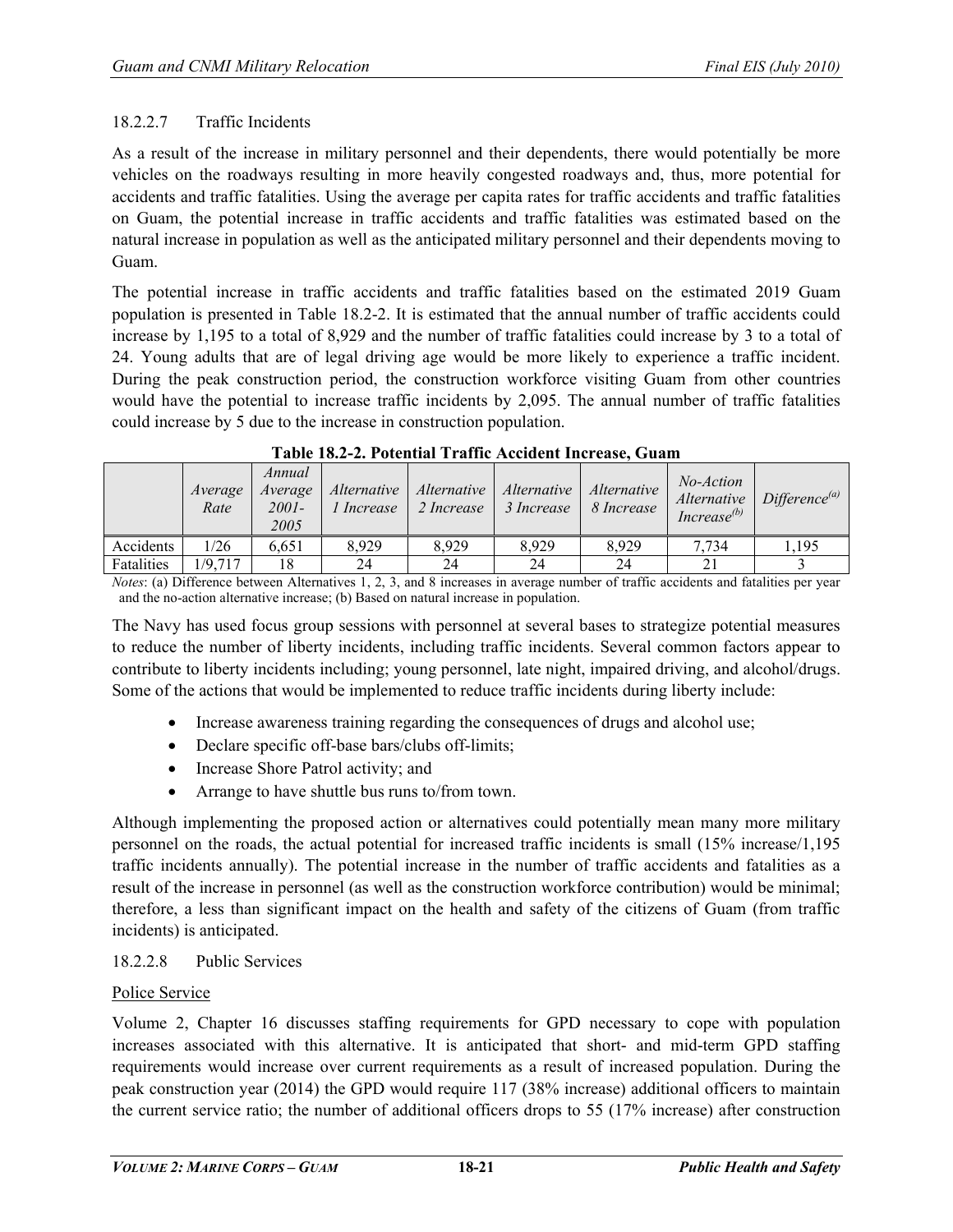activities are completed. Without increases in police services (i.e., more police officers) to compensate for population increases, it would be expected that crime rates and police response times would also increase. As a result, the severity of consequences associated with crimes may worsen (i.e., there may be increased injury and or death associated with delayed police responses). The DoD is leading a federal inter-agency effort to identify other federal programs and funding sources that could benefit the people of Guam. It is anticipated that GPD would not be able to increase staffing to meet current service ratios unless the federal inter-agency task force succeeds in finding funding or other assistance to help Guam correct these deficiencies. Volume 2, Section 16 discusses additional measures (e.g., regular shore patrol system, community outreach task force) that DoD could implement to help reduce incidents of crime. Because adequate increases in GPD personnel needed to maintain existing service conditions are not likely, significant impacts to police services are anticipated.

# Fire Service

Volume 2, Chapter 16 discusses staffing requirements for GFD necessary to cope with population increases associated with this alternative. It is anticipated that short- and mid-term GFD staffing requirements would increase over current requirements as a result of increased population. During the peak construction year (2014) the GFD would require 59 (31% increase) additional firefighters to maintain the current service ratio; the number of additional firefighters drops to 11 (6% increase) after construction activities are completed. Without increases in fire protection services (i.e., more firemen, trucks and stations) to compensate for population increases, it is anticipated that response times to incidents would increase. As a result, increases in property damage and injuries/deaths could be expected. The DoD is leading a federal inter-agency effort to identify other federal programs and funding sources that could benefit the people of Guam. It is anticipated that GFD would not be able to increase staffing to meet current service ratios unless the federal inter-agency task force succeeds in finding funding or other assistance to help Guam correct these deficiencies. Because adequate increases in GFD personnel needed to maintain existing service conditions are not likely, significant impacts to fire services are anticipated. Summary of Alternative 1 Impacts

No impacts to public safety are anticipated from operational safety concerns (i.e., aircraft mishaps, BASH, explosive safety, electromagnetic safety, and construction safety). Based on the addition of military personnel and dependents, construction employees , as well as the natural and induced population increase, significant impacts to health care services would be anticipated. The DoD is leading a federal inter-agency effort to identify other federal programs and funding sources that could benefit the people of Guam. The potential increase in air quality emissions would be less than significant. The potential increase in disease occurrences and mental illness cases as a result of the proposed military relocation would be low; however, it is anticipated that Guam clinics and hospital would not be able to increase staffing to meet current health care service ratios and would not be capable of handling potential increases in illnesses (e.g., water-related illnesses, notifiable diseases, and mental illness) unless the federal interagency task force succeeds in finding funding and/or other assistance to help upgrade the deficiencies in healthcare; therefore, significant impacts to health care services would be anticipated. It is anticipated that the GPD and GFD would not be able to increase staffing to meet current service ratios unless the federal inter-agency task force succeeds in finding funding and/or other assistance to help upgrade deficiencies; therefore, significant impacts to police and fire service are anticipated. No impacts to public health and safety are anticipated from management of hazardous substances. Less than significant impacts are anticipated from noise, UXO and traffic incidents due to the increase in military personnel and dependents, construction employees, and natural population increase.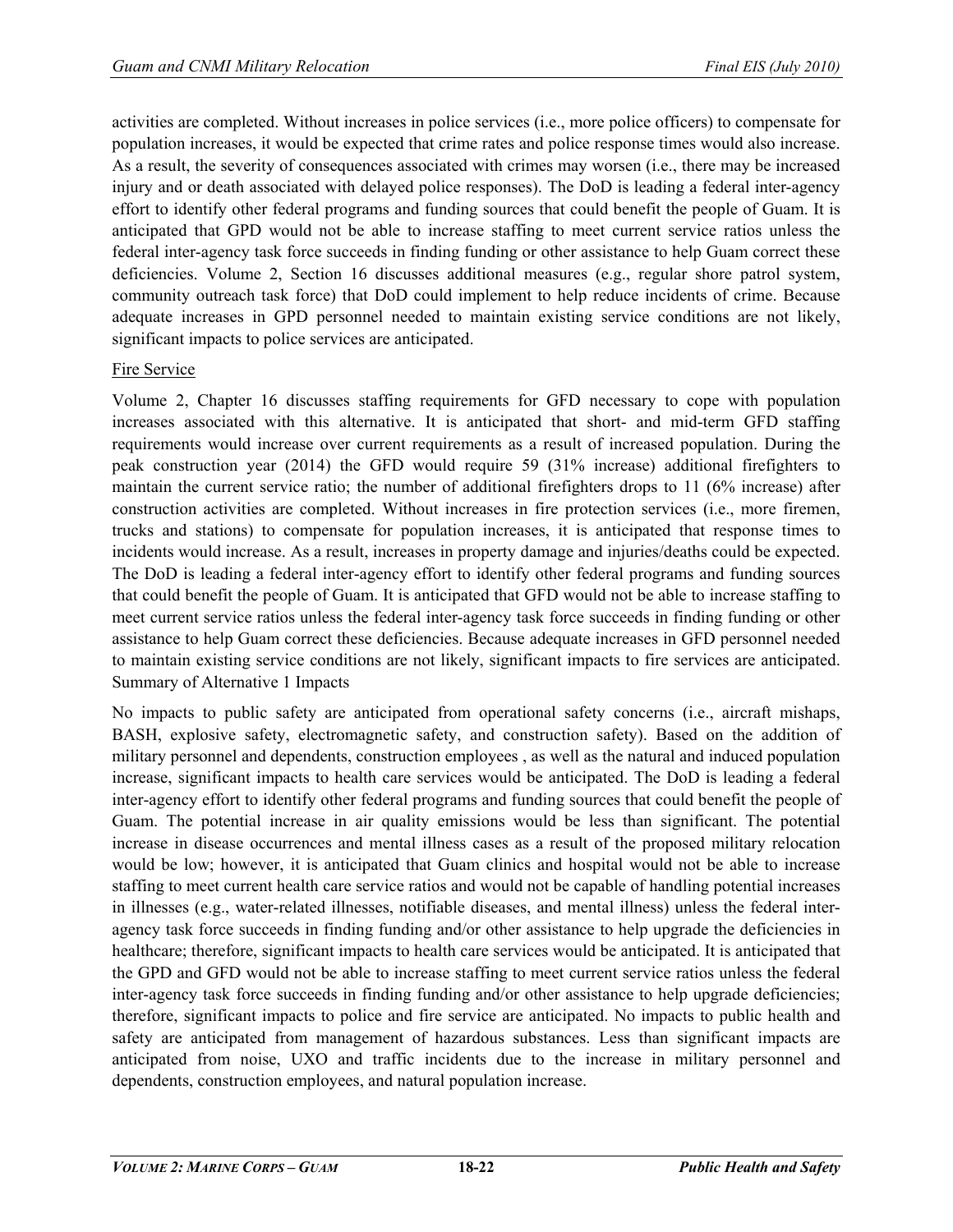### Proposed Mitigation Measures

DoD would lead a federal inter-agency effort to identify other federal programs and funding sources that could benefit the people of Guam and Tinian in regards to health care, social services, disease control and/or other assistance to help Guam and Tinian upgrade their capacity to care for and help prevent increased incidence of illnesses. Funding should be provided in a timely manner in order to effectively mobilize prior to the population increase created by the proposed Marine Corps actions (construction) and relocation. This measure falls within DoD, GovGuam and/or CNMI Government authority to implement.

Implementation of Adaptive Program Management and/or Force Flow Reduction mitigation measures discussed in Volume 7 would reduce population impacts. For example, as a mechanism to decrease the rapid population increase associated with the operations phase, the DoD could prohibit dependents from accompanying Marines until the construction phase has ended.

### **18.2.3 Alternative 2 (Preferred Alternative)**

Potential impacts to public health and safety from implementation of Alternative 2 (Preferred Alternative) would be the same as those discussed under Alternative 1.

### **18.2.4 Alternative 3**

Potential impacts to public health and safety from implementation of Alternative 3 would be the same as those discussed under Alternative 1.

### **18.2.5 Alternative 8**

Potential impacts to public health and safety from implementation of Alternative 8 would be the same as those discussed under Alternative 1.

#### **18.2.6 No-Action Alternative**

Under the no-action alternative, Marine Corps units would remain in Japan and would not relocate to Guam. No construction, dredging, training, or operations associated with the military relocation would occur. Existing operations on Guam would continue. The no-action alternative would not meet the mission, readiness, national security and international treaty obligations of the U.S.Operational Safety

Under the no-action alternative, no operational or training activities would occur on Guam. As a result, there would be no potential risk to the public from operations and training activities. Therefore, the no-action alternative would not impact public health and safety.

### 18.2.6.1 Noise

No new impacts to public health and safety associated with noise would result from construction or operational activities on Guam. Therefore, no impacts to public safety from noise would be expected from the no-action alternative.

# 18.2.6.2 Water Quality

No new impacts to public health and safety associated with water quality would result from construction or operational activities on Guam. Therefore, no impacts to public safety from water quality would be expected from the no-action alternative.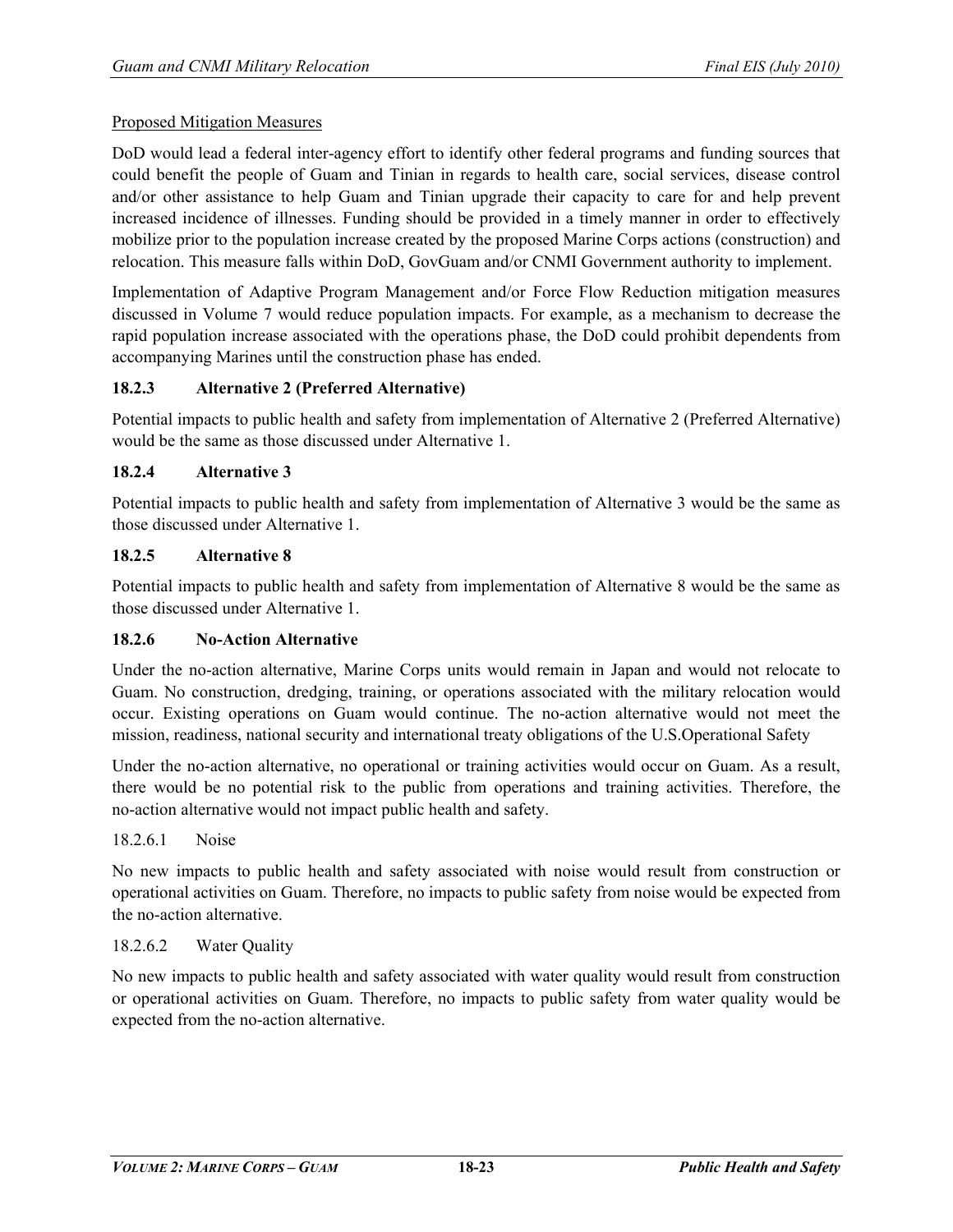# 18.2.6.3 Air Quality

No new impacts to public health and safety associated with air quality would result from construction or operational activities on Guam. Therefore, no impacts to public safety from air emissions would be expected from the no-action alternative.

### 18.2.6.4 Health Care Services

No increases in demand for health care services would occur as a result of additional military activities on Guam. However, the natural increase in population would result in a slight increase in demand for these services. As a result of natural population increase on Guam, approximately 1 additional doctor and 3 additional nurses would be required to maintain the current service ratios. These additional health care professionals would be hired in order to maintain current service ratios. Without corresponding increases in health care providers potential health and safety impacts could include:

- Longer wait/response times for patients
- Fewer or no available providers on island for chronic or acute issues
- Complications or death from delayed treatment, and/or
- Requirements for patients to travel off-island to receive adequate treatment.

However, because corresponding increases in doctors and nurses are anticipated to occur to maintain existing service conditions, no impacts to health care services from the no-action alternative are anticipated.

### 18.2.6.5 Notifiable Diseases

A potential increase in disease occurrences due to the natural increase in population would be anticipated. Using the average per capita rates for notifiable diseases on Guam, the potential increase in disease occurrences was estimated based on the natural increase in population.

The potential increase in disease occurrences based on the estimated 2019 Guam population is presented in [Table 18.2-1.](#page-18-0) Based on the anticipated 2019 population of Guam, without the implementation of the proposed action, the annual number of AIDS cases could increase by one to a total of six cases; cholera, dengue, hepatitis C, malaria, measles, rubella, and Typhoid fever cases are not anticipated to increase. The number of cases of STDs could increase by 156 to a total of 827 cases. Young adults would be more likely to contract an STD. The number of cases of TB could increase by 15 to a total of 83 cases. The potential increase in notifiable diseases would occur from natural population increases on the island rather than from proposed military actions. Therefore, the no-action alternative would result in no impacts to public health and safety (from notifiable diseases).

### 18.2.6.6 Mental Illness

A potential increase in mental illness occurrences due to the natural increase in population, rather than from proposed military actions, would occur on Guam. Using the average per capita rates for mental illness on Guam, the potential increase in mental illness occurrences was estimated based on the natural increase in population. Based on the anticipated 2019 population of Guam, the annual number of mental illness cases could increase by 41 to a total of 218 cases. The potential increase in mental illness would occur from natural population increases on the island rather than from proposed military actions Therefore, the no-action alternative would result in no impacts to public health and safety (resulting from mental illness).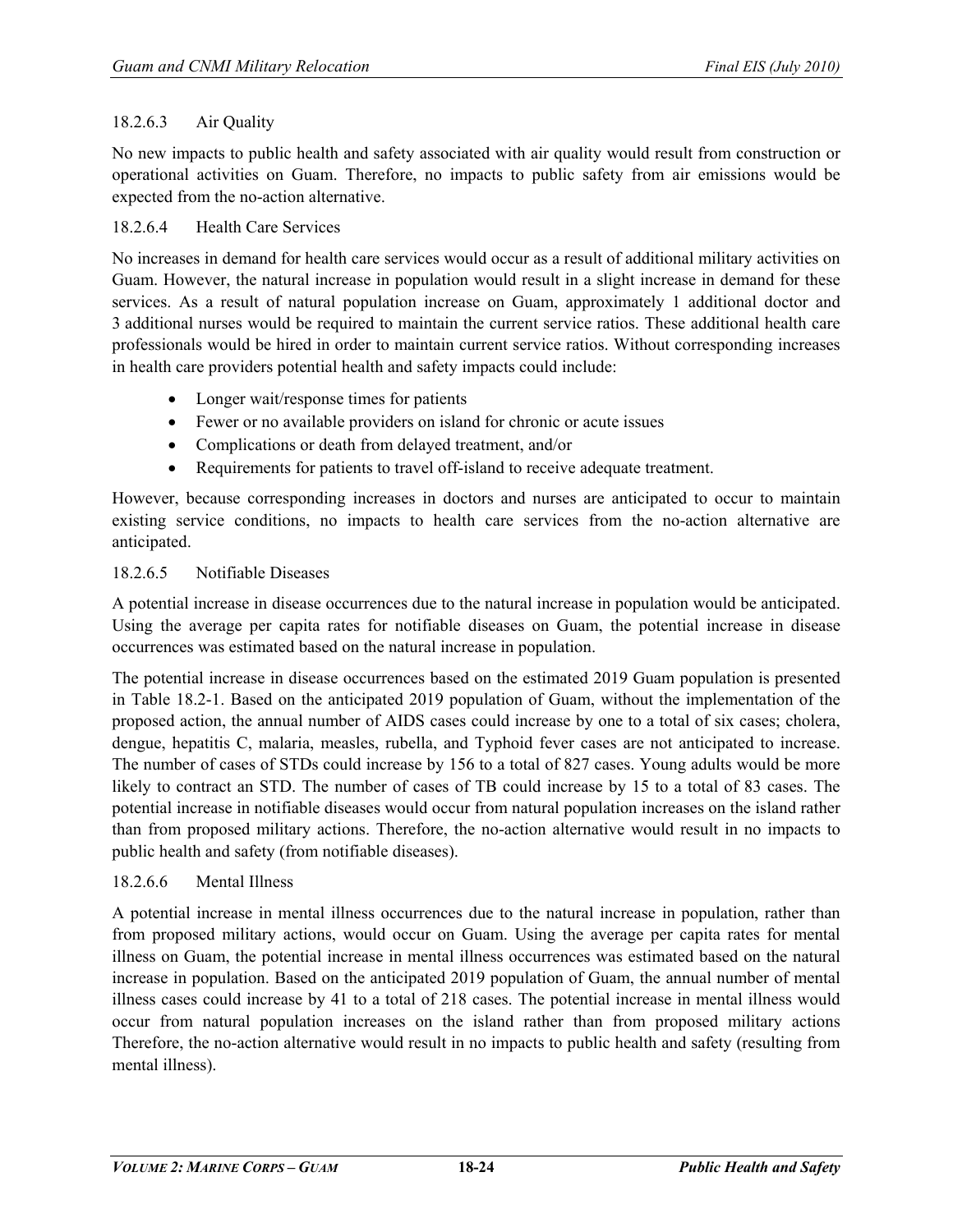# 18.2.6.7 Hazardous Substances

No increase in the types or quantities of hazardous substances would be anticipated under the no-action alternative. Management of hazardous substances would continue to be conducted in accordance with applicable hazardous material and waste regulations, and established BMPs and SOPs to ensure the health and safety of workers and the general public is maintained. Therefore no impacts to management of hazardous substances would be expected from the no-action alternative.

# 18.2.6.8 UXO

The Island of Guam was an active battlefield during World War II. As a result of the invasion, occupation, and defense of the island by Japanese forces and the assault by Allied/American forces to retake the island, unexploded military munitions may still remain. Under the no-action alternative, no excavation for building foundations, roads, underground utilities, and other infrastructure would occur in support of the proposed action. As a result, there would not be an increase in the likelihood of encountering unexploded military munitions. No adverse impact on the health and safety of the citizens of Guam (from UXO) is anticipated.

# 18.2.6.9 Traffic Incidents

A potential increase in traffic accidents and traffic fatalities due to the natural increase in population could occur. Using the average per capita rates for traffic accidents and traffic fatalities on Guam, the potential increase in traffic accidents and traffic fatalities was estimated based on the natural increase in population.

The potential increase in traffic accidents and traffic fatalities based on the estimated 2019 Guam population is presented in Table 18.2-2. Based on the anticipated 2019 population of Guam, the annual number of traffic accidents could increase by 1,083 to a total of 7,734 and the number of traffic fatalities could increase by three to a total of 21. Young adults that are of legal driving age would be more likely to experience a traffic incident. The potential increase in traffic incidents would occur from natural population increases on the island rather than from proposed military actions and GovGuam would ensure adequate health care and safety for Guam residents. Therefore, the no-action alternative would not result in impacts to public health and safety (from traffic accidents).

# 18.2.6.10 Public Services

Under the no-action alternative, natural increases in population on Guam would result in an increased need for police and firefighting presence on the island. As a result of natural population increase on Guam, approximately 3 additional police officers and 5 additional firefighters would be required to maintain the current service ratios. The GPD and GFD would hire these additional personnel in order to maintain current service ratios. Without increases in police and fire services (i.e., more police officers and firefighters) to compensate for population increases, it would be expected that response times would increase. As a result, the severity of consequences associated with crimes and fire may worsen (i.e., there may be increased injury and or death associated with delayed responses). However, because corresponding increases in police and fire service are anticipated to occur to maintain existing service conditions, no impact to public services from the no-action alternative are anticipated.

# **18.2.7 Summary of Impacts**

Tables 18.2-3, 18.2-4, 18.2-5, and 18.2-6 summarize the potential impacts of each action alternative associated with the Main Cantonment, firing range training, ammunition storage, and NMS access roads. Table 18.2-7 summarizes the potential impacts of other training, airfield, and waterfront components of the proposed action. A text summary is provided below.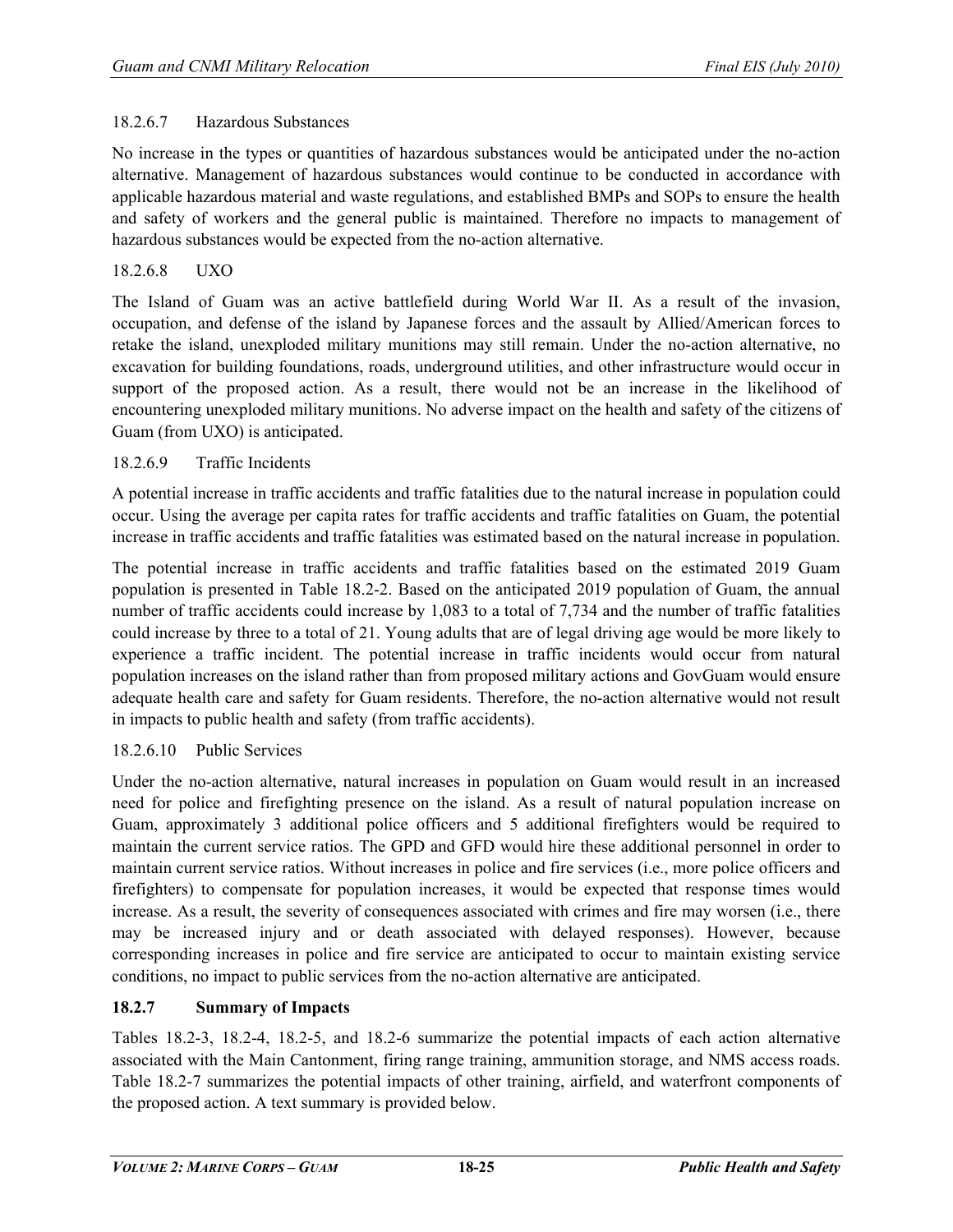| таріс то,2-э. бинніцт у от імані Санцянісці тінрасіз — Анстнанусу т, 2, э ани б<br>Main Cantonment Alternatives 1, 2, 3, and 8                                           |
|--------------------------------------------------------------------------------------------------------------------------------------------------------------------------|
| <b>Construction</b>                                                                                                                                                      |
| SI                                                                                                                                                                       |
| • Significant impacts to health care services (from increases in illnesses related to water quality,<br>notifiable diseases, and mental illness) and protective services |
| <b>LSI</b>                                                                                                                                                               |
| • Less than significant impacts due to UXO and traffic incidents                                                                                                         |
| • Less than significant impacts to noise and air quality                                                                                                                 |
| NI                                                                                                                                                                       |
| • No impacts to public, military personnel or worker safety due to construction hazards                                                                                  |
| • No impacts to hazardous substances                                                                                                                                     |
| Operation                                                                                                                                                                |
| <b>SI</b>                                                                                                                                                                |
| • Significant impacts to health care services (from increases in illnesses related to water quality,                                                                     |
| notifiable diseases, and mental illness) and protective services                                                                                                         |
| <b>LSI</b>                                                                                                                                                               |
| Less than significant impacts due to UXO and traffic incidents                                                                                                           |
| • Less than significant impacts to noise and air quality                                                                                                                 |
| NI                                                                                                                                                                       |
| • No impacts to public, military personnel or worker safety due to construction hazards                                                                                  |
| • No impacts to hazardous substances                                                                                                                                     |
| No impacts to operational safety (aircraft mishaps, bird aircraft strike hazards, explosives<br>safety, electromagnetic safety, and construction safety)                 |

**Table 18.2-3. Summary of Main Cantonment Impacts – Alternatives 1, 2, 3 and 8**

*Legend:* SI = Significant impact, LSI = Less than significant impact, NI = No impact.

### **Table 18.2-4. Summary of Training Impacts – Training Range Complex Alternatives**

| Training Range Alternatives A and B                                                                  |
|------------------------------------------------------------------------------------------------------|
| Construction                                                                                         |
| SI                                                                                                   |
| • Significant impacts to health care services (from increases in illnesses related to water quality, |
| notifiable diseases, and mental illness) and protective services                                     |
| <b>LSI</b>                                                                                           |
| • Less than significant impacts due to UXO and traffic incidents                                     |
| • Less than significant impacts to noise and air quality                                             |
| NI                                                                                                   |
| • No impacts to public, military personnel or worker safety due to construction hazards              |
| • No impacts to hazardous substances                                                                 |
| Operation                                                                                            |
| <b>SI</b>                                                                                            |
| • Significant impacts to health care services (from increases in illnesses related to water quality, |
| notifiable diseases, and mental illness) and protective services                                     |
| <b>LSI</b>                                                                                           |
| • Less than significant impacts due to UXO and traffic incidents                                     |
| • Less than significant impacts to noise and air quality                                             |
| NI                                                                                                   |
| • No impacts to hazardous substances                                                                 |
| • No impacts to operational safety (explosives safety)                                               |
| <i>Legend</i> : $SI =$ Significant impact, $LSI =$ Less than significant impact, $NI = No$ impact.   |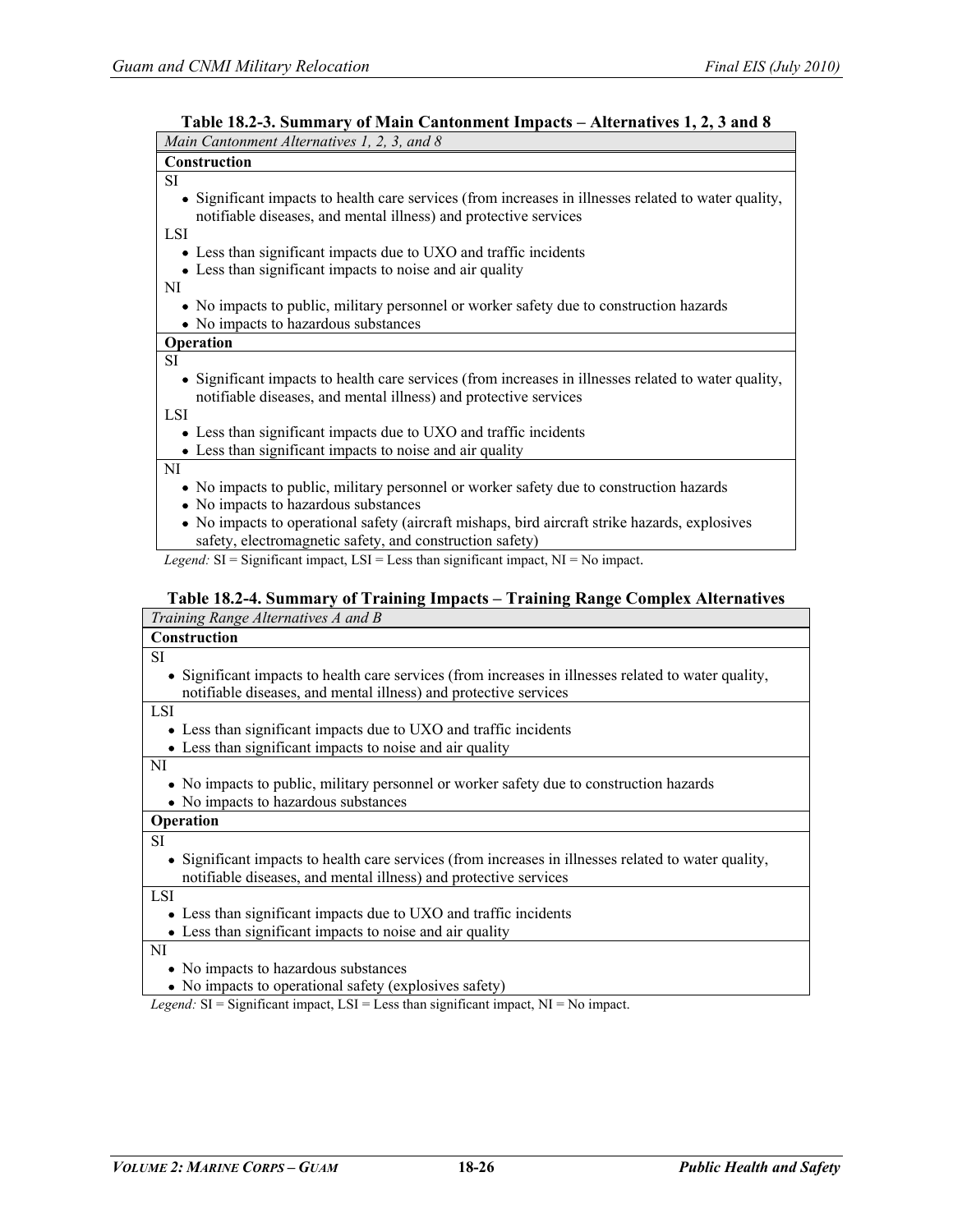# **Table 18.2-5. Summary of Training Impacts – Ammunition Storage Alternatives**

| Ammunition Storage Alternative A (South)                                                             | Ammunition Storage Alternative B (South) |  |  |  |  |
|------------------------------------------------------------------------------------------------------|------------------------------------------|--|--|--|--|
| <b>Construction</b>                                                                                  |                                          |  |  |  |  |
| <b>SI</b>                                                                                            |                                          |  |  |  |  |
| • Significant impacts to health care services (from increases in illnesses related to water quality, |                                          |  |  |  |  |
| notifiable diseases, and mental illness) and protective services                                     |                                          |  |  |  |  |
| <b>LSI</b>                                                                                           |                                          |  |  |  |  |
| • Less than significant impacts due to UXO and traffic incidents                                     |                                          |  |  |  |  |
| • Less than significant impacts to noise and air quality                                             |                                          |  |  |  |  |
| NI                                                                                                   |                                          |  |  |  |  |
| • No impacts to public, military personnel or worker safety due to construction hazards              |                                          |  |  |  |  |
| • No impacts to protective services and hazardous substances                                         |                                          |  |  |  |  |
| <b>Operation</b>                                                                                     |                                          |  |  |  |  |
| NI                                                                                                   |                                          |  |  |  |  |
| • No impacts to public, military personnel or worker safety                                          |                                          |  |  |  |  |
| • No impacts to hazardous substances                                                                 |                                          |  |  |  |  |

*Legend:* SI = Significant impact, LSI = Less than significant impact, NI = No impact.

|  | Table 18.2-6. Summary of Training Impacts - NMS Access Roads Alternatives |
|--|---------------------------------------------------------------------------|
|  |                                                                           |

| Access Road Alternative A (South)                                                                          | Access Road Alternative B (South)  |
|------------------------------------------------------------------------------------------------------------|------------------------------------|
| <b>Construction</b>                                                                                        |                                    |
| <b>SI</b>                                                                                                  | NI                                 |
| • Significant impacts to health care services (from increases                                              | $\bullet$ No construction          |
| in illnesses related to water quality, notifiable diseases, and<br>mental illness) and protective services |                                    |
| <b>LSI</b>                                                                                                 |                                    |
| • Less than significant impacts due to UXO and traffic<br>incidents                                        |                                    |
| • Less than significant impacts to noise and air quality                                                   |                                    |
| NI                                                                                                         |                                    |
| • No impacts to public, military personnel or worker safety                                                |                                    |
| due to construction hazards                                                                                |                                    |
| • No impacts to hazardous substances                                                                       |                                    |
| Operation                                                                                                  |                                    |
| <b>SI</b>                                                                                                  | <b>NI</b>                          |
| • Significant impacts to health care services (from increases)                                             | • The impacts would be the same as |
| in illnesses related to water quality, notifiable diseases, and                                            | no-action alternative              |
| mental illness) and protective services                                                                    |                                    |
| <b>LSI</b>                                                                                                 |                                    |
| • Less than significant impacts due to UXO and traffic<br>incidents                                        |                                    |
| • Less than significant impacts to noise and air quality                                                   |                                    |
| NI                                                                                                         |                                    |
| • No impacts to hazardous substances                                                                       |                                    |
| • No impacts to operational safety (explosives safety)                                                     |                                    |

*Legend*: SI = Significant impact, LSI = Less than significant impact, NI = No impact*.*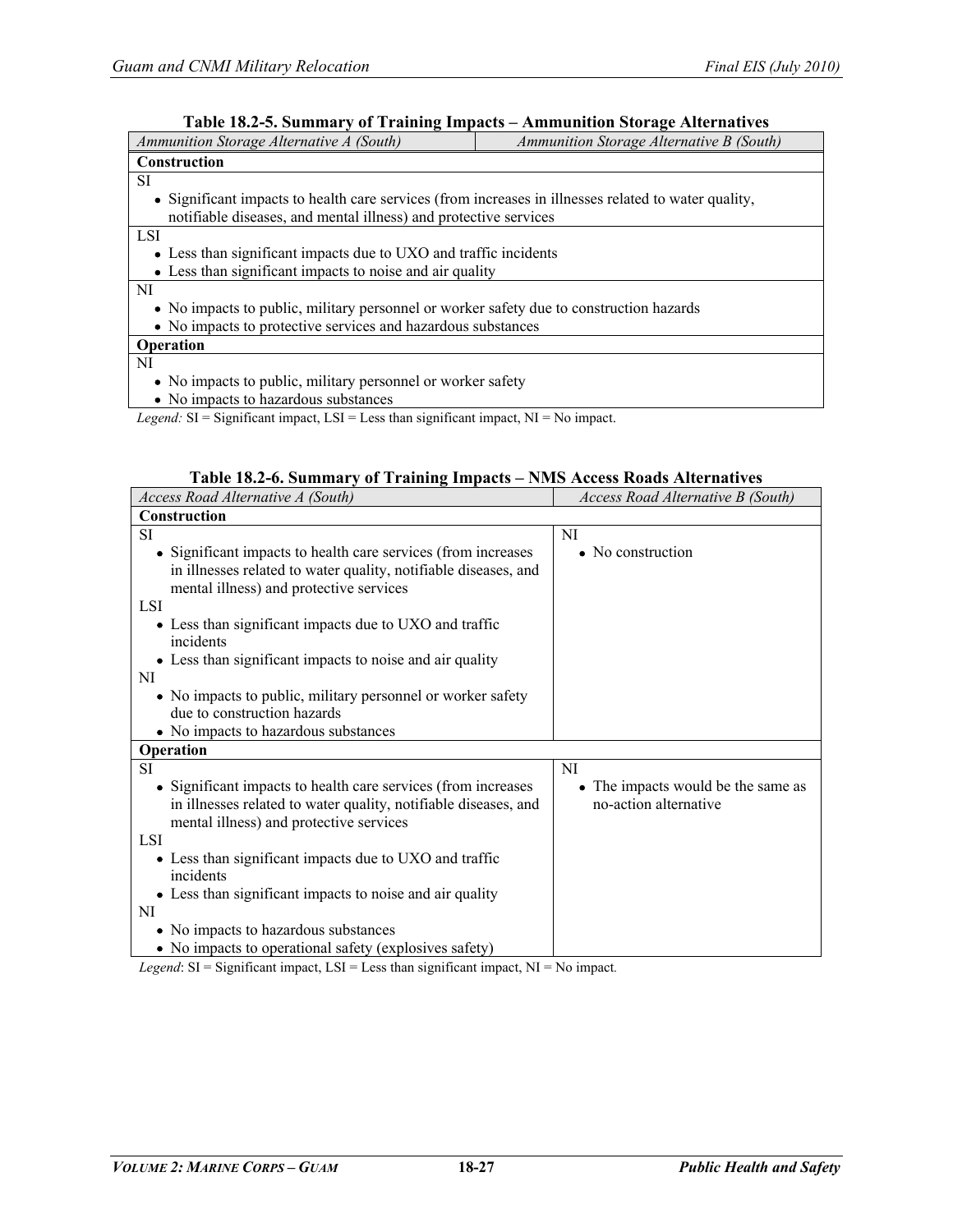| $1400 \times 10.27$ . Dummary<br><b>Other Training</b><br>(North/Central/South)                                                                                                                                    | of other Training, All hera, and Water Holt Component Impacts<br>Airfield (North)                                                                                                                                          | Waterfront (Apra Harbor)                                                                                                                                                                           |  |  |
|--------------------------------------------------------------------------------------------------------------------------------------------------------------------------------------------------------------------|----------------------------------------------------------------------------------------------------------------------------------------------------------------------------------------------------------------------------|----------------------------------------------------------------------------------------------------------------------------------------------------------------------------------------------------|--|--|
| Construction                                                                                                                                                                                                       |                                                                                                                                                                                                                            |                                                                                                                                                                                                    |  |  |
| $\overline{\mathrm{SI}}$                                                                                                                                                                                           | SI                                                                                                                                                                                                                         | SI                                                                                                                                                                                                 |  |  |
| Significant impacts to<br>٠<br>health care services (from<br>increases in illnesses<br>related to water quality,<br>notifiable diseases, and<br>mental illness) and<br>protective services                         | Significant impacts to<br>health care services (from<br>increases in illnesses<br>related to water quality,<br>notifiable diseases, and<br>mental illness) and<br>protective services                                      | Significant impacts to<br>health care services (from<br>increases in illnesses<br>related to water quality,<br>notifiable diseases, and<br>mental illness) and<br>protective services              |  |  |
| LSI                                                                                                                                                                                                                | <b>LSI</b>                                                                                                                                                                                                                 | LSI                                                                                                                                                                                                |  |  |
| Less than significant<br>impacts due to UXO and<br>traffic incidents<br>Less than significant<br>$\bullet$<br>impacts to noise and air<br>quality                                                                  | Less than significant<br>impacts due to UXO and<br>traffic incidents<br>Less than significant<br>impacts to noise and air<br>quality                                                                                       | Less than significant<br>impacts due to UXO and<br>traffic incidents<br>Less than significant<br>impacts to noise and air<br>quality                                                               |  |  |
| NI                                                                                                                                                                                                                 | N <sub>I</sub>                                                                                                                                                                                                             | NI                                                                                                                                                                                                 |  |  |
| No impacts to public,<br>military personnel or<br>worker safety due to<br>construction hazards<br>No impacts to hazardous<br>substances                                                                            | No impacts to public,<br>military personnel or<br>worker safety due to<br>construction hazards<br>No impacts to hazardous<br>substances                                                                                    | No impacts to public,<br>military personnel or<br>worker safety due to<br>construction hazards<br>No impacts to hazardous<br>substances                                                            |  |  |
| Operation                                                                                                                                                                                                          |                                                                                                                                                                                                                            |                                                                                                                                                                                                    |  |  |
| SI<br>Significant impacts to<br>$\bullet$<br>health care services (from<br>increases in illnesses<br>related to water quality,<br>notifiable diseases, and<br>mental illness) and<br>protective services           | SI<br>Significant impacts to<br>health care services (from<br>increases in illnesses<br>related to water quality,<br>notifiable diseases, and<br>mental illness) and<br>protective services                                | <b>SI</b><br>Significant impacts to<br>health care services (from<br>increases in illnesses<br>related to water quality,<br>notifiable diseases, and<br>mental illness) and<br>protective services |  |  |
| LSI                                                                                                                                                                                                                | LSI                                                                                                                                                                                                                        | LSI                                                                                                                                                                                                |  |  |
| Less than significant<br>impacts due to UXO and<br>traffic incidents<br>Less than significant<br>impacts to noise and air<br>quality                                                                               | Less than significant<br>impacts due to UXO and<br>traffic incidents<br>Less than significant<br>impacts to noise and air<br>quality                                                                                       | Less than significant<br>impacts due to UXO and<br>traffic incidents<br>Less than significant<br>impacts to noise and air<br>quality                                                               |  |  |
| NI                                                                                                                                                                                                                 | NI                                                                                                                                                                                                                         | NI                                                                                                                                                                                                 |  |  |
| No impacts to hazardous<br>substances<br>No impacts to operational<br>٠<br>safety (aircraft mishaps,<br>bird aircraft strike hazards,<br>explosives safety,<br>electromagnetic safety,<br>and construction safety) | No impacts to hazardous<br>substances<br>No impacts to operational<br>$\bullet$<br>safety (aircraft mishaps,<br>bird aircraft strike hazards,<br>explosives safety,<br>electromagnetic safety,<br>and construction safety) | No impacts to hazardous<br>substances<br>No impacts to operational<br>safety (explosives safety,<br>electromagnetic safety,<br>and construction safety)                                            |  |  |

|  |  | Table 18.2-7. Summary of Other Training, Airfield, and Waterfront Component Impacts |  |
|--|--|-------------------------------------------------------------------------------------|--|
|--|--|-------------------------------------------------------------------------------------|--|

*Legend:* SI = Significant impact, LSI = Less than significant impact, NI = No impact.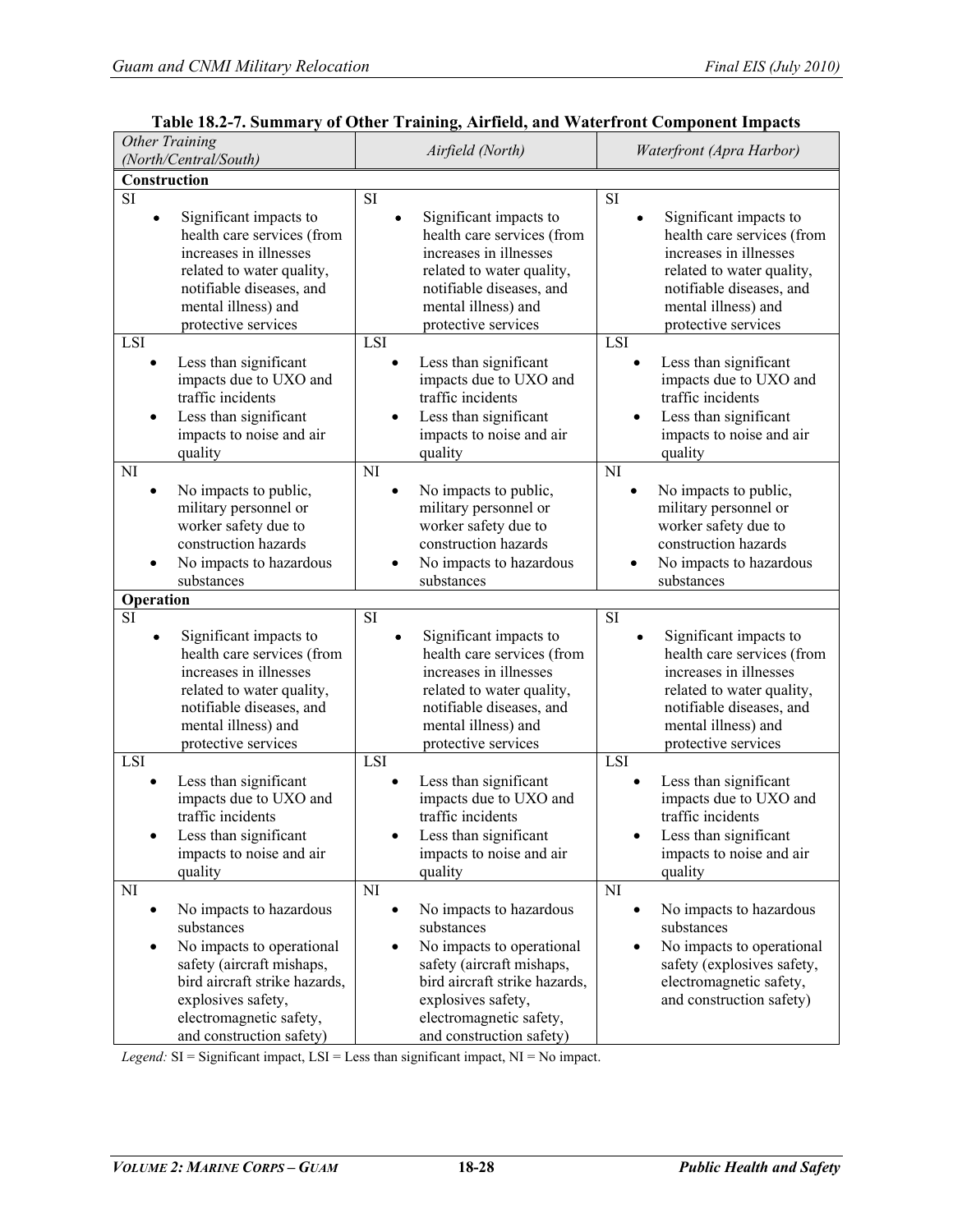The identification and removal of UXO prior to initiating construction activities, and training construction personnel regarding hazards associated with UXO, would ensure that potential impacts would be minimized and would be less than significant.

Prior to conducting training activities, training areas would be cleared of non-participating personnel and the public so that the only public health and safety issue would be if a training event exceeded the safety area boundaries. Public notification of training activities, use of established training areas, compliance with appropriate range safety procedures, and avoidance of non military vessels and personnel would reduce the potential for interaction between the public and personnel that are training. Therefore, no impacts to public health and safety from training activities are anticipated. Military operations on Guam would be conducted in accordance with applicable regulations and specific safety precautions would be in place to ensure the health and safety of the public and military personnel.

There would be a potential increase in disease occurrences and mental illness as a result of the increase in personnel. The largest potential increase in disease occurrences is that of STDs (increase of 128 cases annually). It is anticipated that Guam clinics and hospital would not be able to increase staffing to meet current health care service ratios and would not be capable of handling potential increases in illnesses (e.g., water-related illnesses, notifiable diseases, and mental illness) unless the federal inter-agency task force succeeds in finding funding and/or other assistance to help upgrade the deficiencies in healthcare; therefore, significant impacts to health care services would be anticipated.

It is anticipated that the GPD and GFD would not be able to increase staffing to meet current service ratios unless the federal inter-agency task force succeeds in finding funding and/or other assistance to help upgrade deficiencies; therefore, significant impacts to police and fire service are anticipated.

Although the increase in personnel could potentially result in more military personnel on the roads, the actual potential for increased traffic incidents is considered small (increase of 1,195 traffic incidents annually); therefore, less than significant impact on the health and safety of the citizens of Guam (from traffic incidents) is anticipated.

# **18.2.8 Summary of Proposed Mitigation Measures**

DoD would lead a federal inter-agency effort to identify other federal programs and funding sources that could benefit the people of Guam and Tinian in regards to health care, social services, disease control and/or other assistance to help Guam and Tinian upgrade their capacity to care for and help prevent increased incidence of illnesses. This measure falls within DoD, GovGuam and/or CNMI Government authority to implement.

Implementation of Adaptive Program Management and/or Force Flow Reduction mitigation measures discussed in Volume 7 would reduce the impacts of rapid population increases upon health care, social, and safety services.